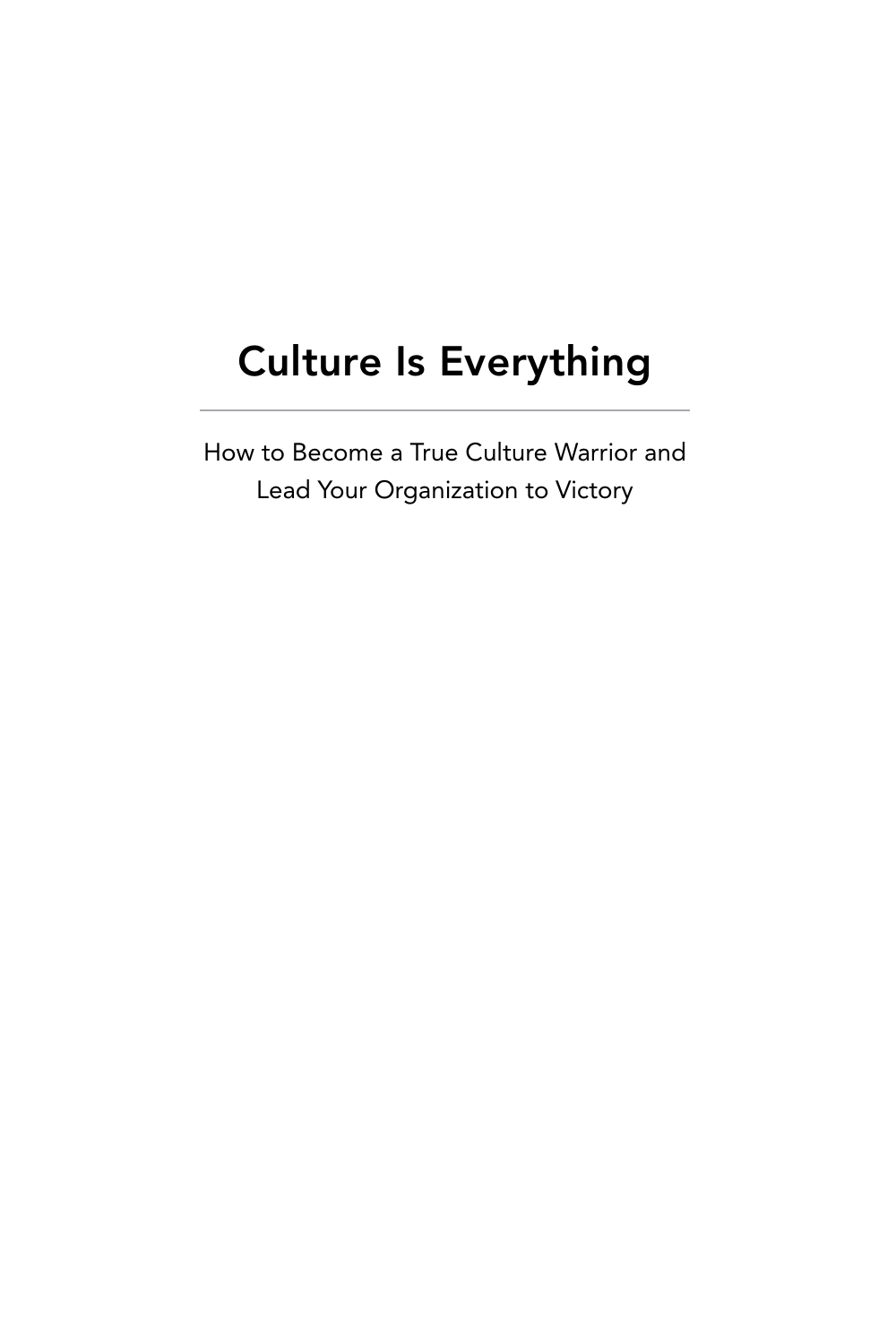Coming soon from Quality Press

*Connected, Intelligent, Automated: The Definitive Guide to Digital Transformation and Quality 4.0* Nicole Radziwill *Climbing the Curve of Quality and Continuous Improvement: Lessons from Psychology and Behavioral Economics*

Debashis Sarkar

Other culture titles from Quality Press

*Unleash Quality: Building a Winning Strategy for a Culture of Quality That Will Unleash Your Growth and Profit Potential* Arron S. Angle *We Move Our Own Cheese! A Business Fable About Championing Change* Victor E. Sower and Frank K. Fair

Other management titles from Quality Press

*The Journey: Achieving Sustained Organizational Success* Charles A. Cianfrani, Isaac Sheps, and John E. ( Jack) West *Senior Management and Quality: How to Leverage Quality for Profit* Fin Rooney

New from Quality Press

*Data Quality: Dimensions, Measurement, Strategy, Management, and Governance* Rupa Mahanti

*A Practical Field Guide for ISO 13485:2016: Medical Devices—Quality Management Systems—Requirements for Regulatory Purposes* Erik V. Myhrberg and Joseph Raciti, with Brandon L. Myhrberg

*Data Integrity and Compliance: A Primer for Medical Product Manufacturers* José Rodríguez-Pérez

*Root Cause Analysis, Second Edition: The Core of Problem Solving and Corrective Action*

Duke Okes

For more information on Quality Press titles, please visit our website at: http:// www.asq.org/quality-press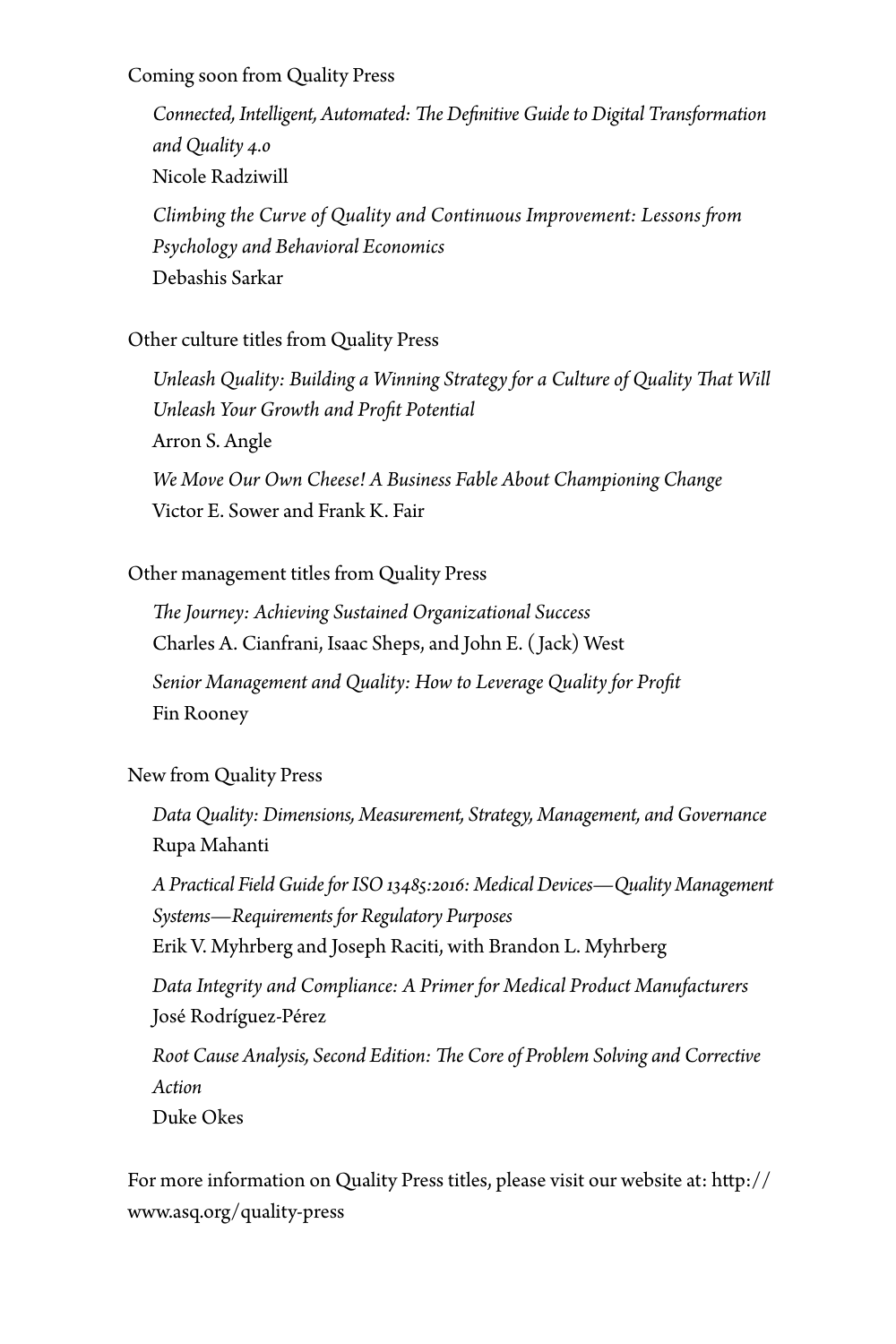# Culture Is Everything

How to Become a True Culture Warrior and Lead Your Organization to Victory

Jeff Veyera



Quality Press Milwaukee, Wisconsin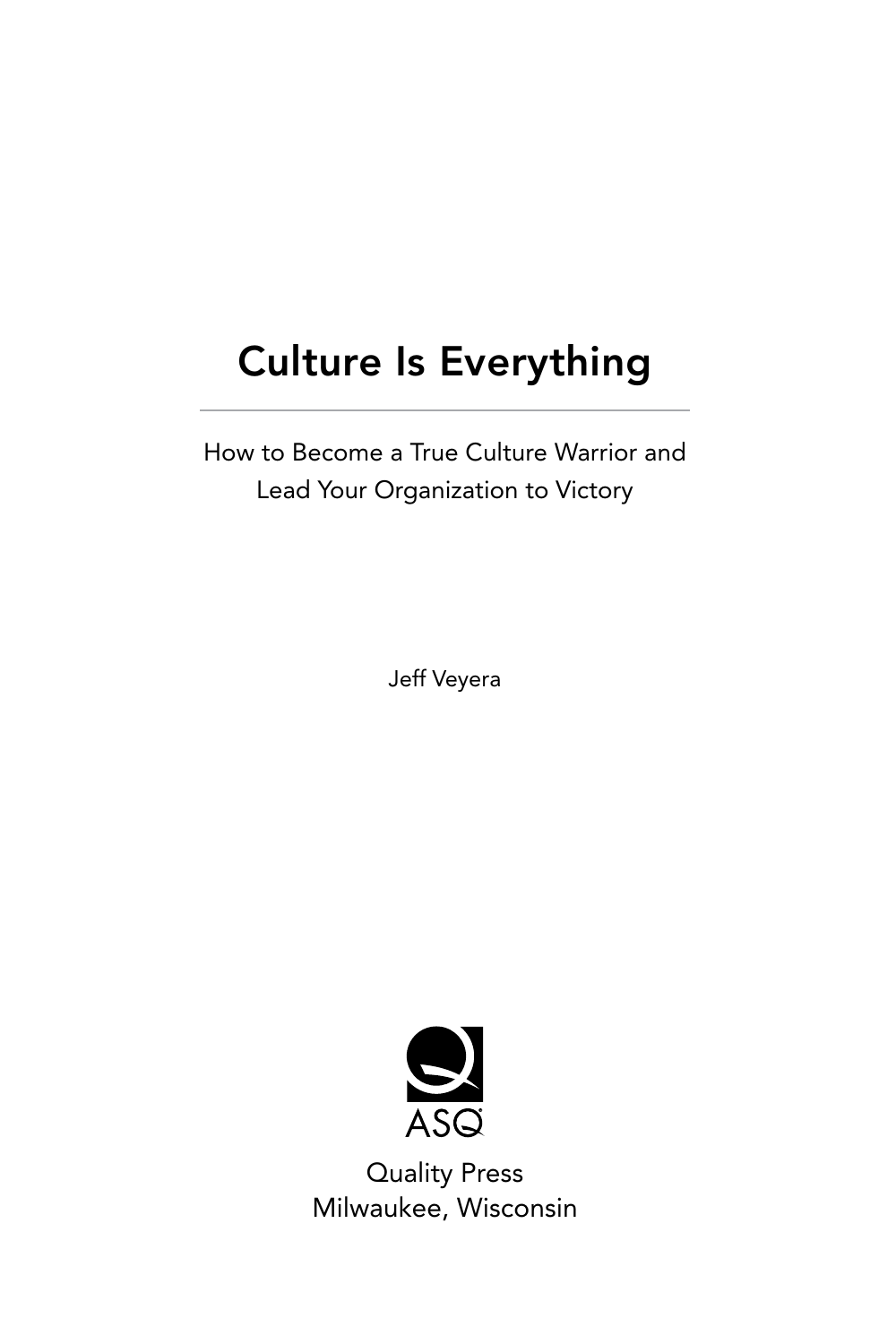American Society for Quality, Quality Press, Milwaukee 53203 © 2020 by Jeffrey A. Veyera All rights reserved. Published 2020 Printed in the United States of America 23 22 21 20 19 18 5 4 3 2 1

## **Publisher's Cataloging-in-Publication Data**

Names: Veyera, Jeff, author. Title: Culture Is Everything : How to Become a True Culture Warrior and Lead Your Organization to Victory / Jeff Veyera. Description: Includes bibliographical references. | Milwaukee, WI: Quality Press, 2020. Identifiers: LCCN: 2019056787 | ISBN: 978-1-951058-03-6 (pbk.) | 978-1-951058-04-3 (epub) | 978-1-951058-05-0 (pdf) Subjects: LCSH Corporate culture. | Leadership. | Success in business. | Organizational change. | Organizational learning. | BISAC BUSINESS & ECONOMICS / Leadership | BUSINESS & ECONOMICS / Organizational Behavior | BUSINESS & ECONOMICS / Workplace Culture | BUSINESS & ECONOMICS / Quality Control Classification: LCC HD57.7 .V48 2020 | DDC 658.4—dc23

ISBN: 978-1-915058-03-6 (Spiralbound) ISBN: 978-951058-04-3 (EPUB) ISBN: 978-1-951058-05-0 (PDF)

No part of this book may be reproduced in any form or by any means, electronic, mechanical, photocopying, recording, or otherwise, without the prior written permission of the publisher.

Publisher: Seiche Sanders Managing Editor: Sharon Woodhouse Sr. Creative Services Specialist: Randy L. Benson

ASQ Mission: The American Society for Quality advances individual, organizational, and community excellence worldwide through learning, quality improvement, and knowledge exchange.

Attention Bookstores, Wholesalers, Schools, and Corporations: Quality Press books, video, audio, and software are available at quantity discounts with bulk purchases for business, educational, or instructional use. For information, please contact Quality Press at 800-248-1946, or write to Quality Press, P.O. Box 3005, Milwaukee, WI 53201-3005.

To place orders or to request a free copy of the ASQ Quality Press Publications Catalog, visit our website at http://www.asq.org/quality-press.

 $(\infty)$  Printed on acid-free paper.



**Quality Press** 600 N. Plankinton Ave. Milwaukee, WI 53203-2914 Email: books@asq.org  $\mathbf{\mathsf{Q}}$  Excellence Through Quality™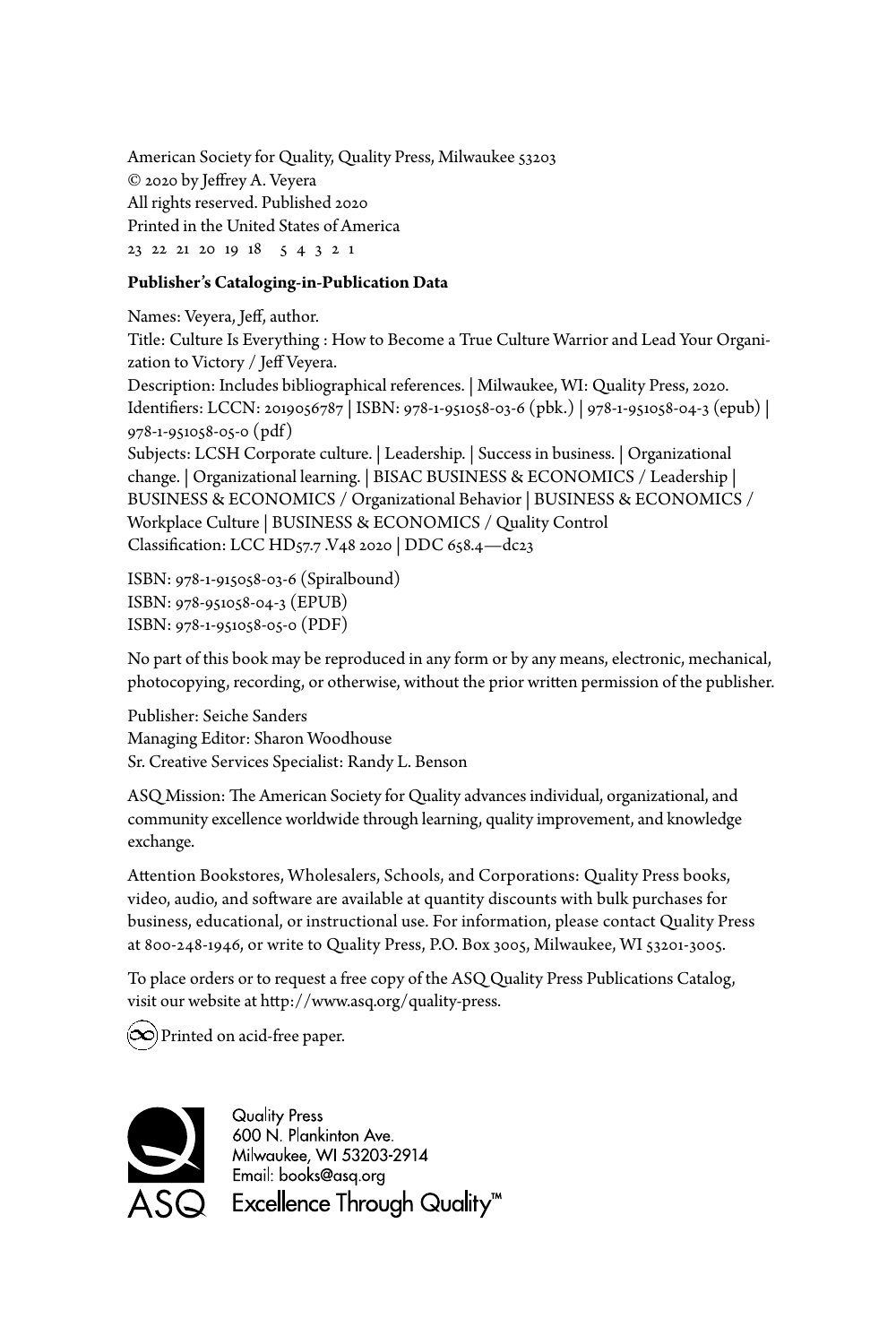*For Anita, who has heard all these stories already—four times.*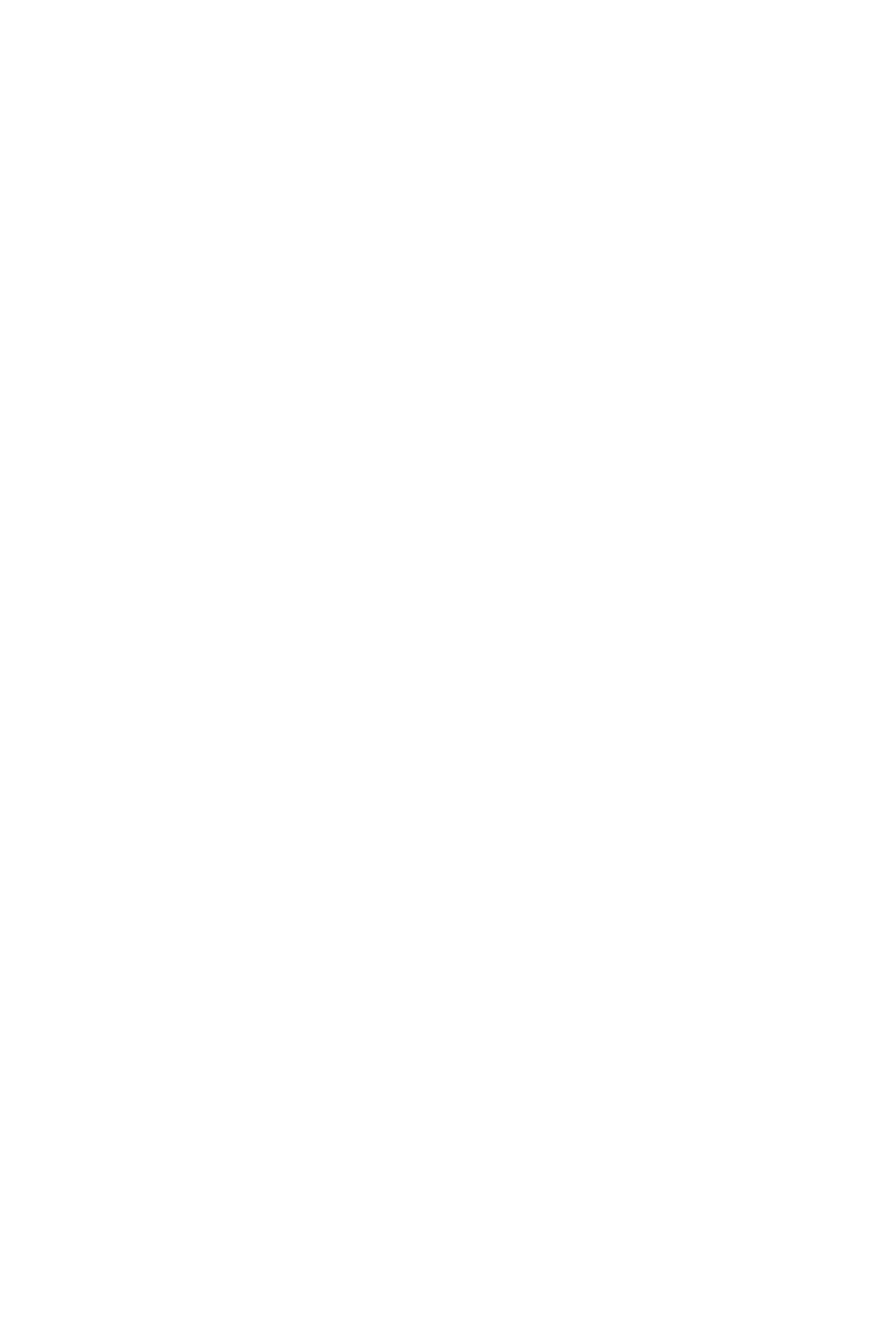## TABLE OF CONTENTS

| <b>CHAPTER ONE</b>                                                             |
|--------------------------------------------------------------------------------|
| <b>CHAPTER TWO</b>                                                             |
| <b>CHAPTER THREE</b>                                                           |
| <b>CHAPTER FOUR</b><br>What Type of Culture Does Your Company Need?  19        |
| <b>CHAPTER FIVE</b>                                                            |
| <b>CHAPTER SIX</b><br>Desired, Communicated, Understood, and Lived Cultures 37 |
| <b>CHAPTER SEVEN</b><br>The Fork in the Road-Conform, Reform, or Transform  52 |
| <b>CHAPTER EIGHT</b>                                                           |
| <b>CHAPTER NINE</b>                                                            |
| <b>CHAPTER TEN</b>                                                             |
| <b>CHAPTER ELEVEN</b>                                                          |
| <b>CHAPTER TWELVE</b>                                                          |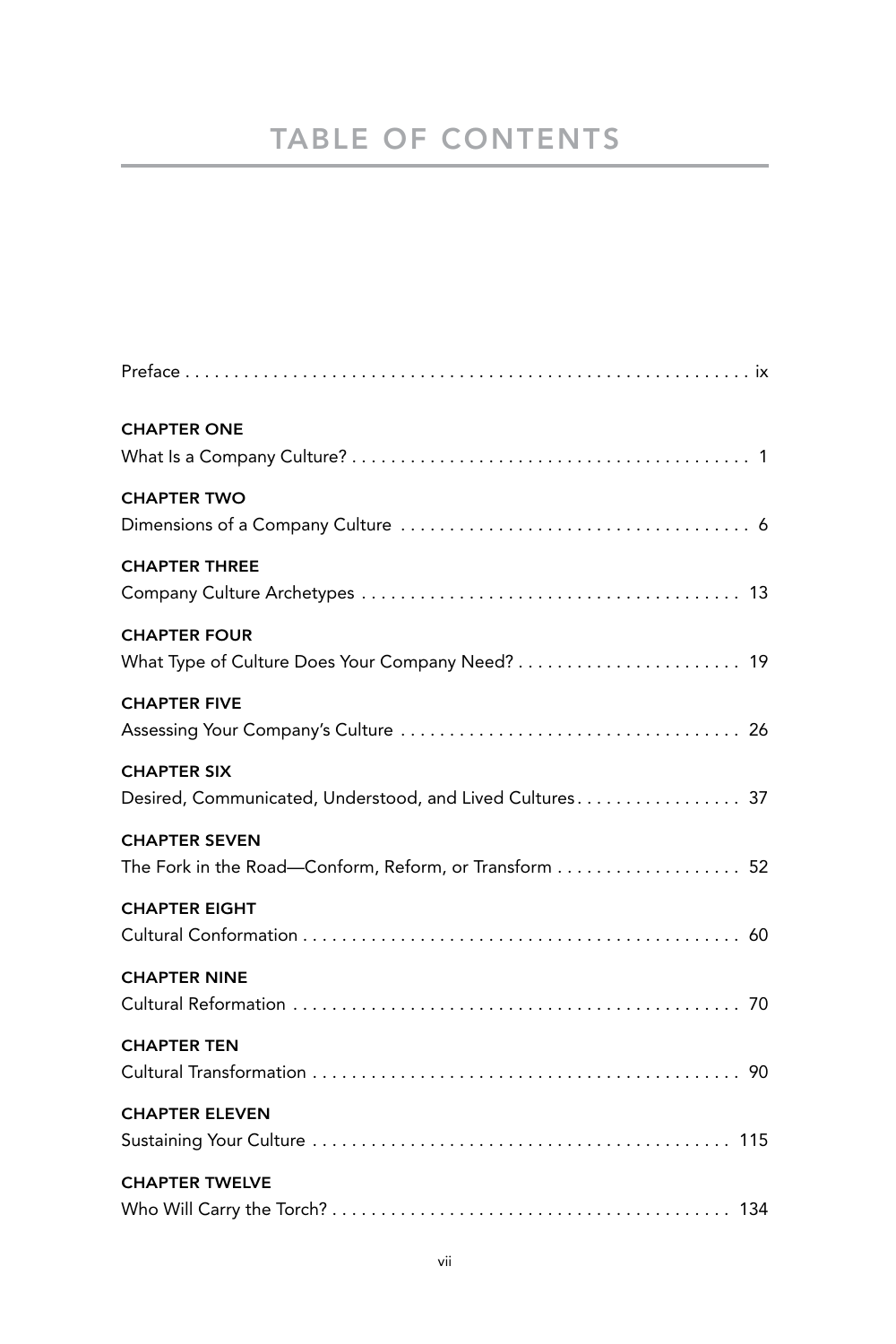| A |                                                             |  |  |  |  |
|---|-------------------------------------------------------------|--|--|--|--|
| в |                                                             |  |  |  |  |
| C | Cultural Archetypes Associated with Process Improvement 152 |  |  |  |  |
| D |                                                             |  |  |  |  |
| Е | Generational Implications of Culture Change  163            |  |  |  |  |
| F |                                                             |  |  |  |  |
| G |                                                             |  |  |  |  |
| н | The "Culture Is Everything" Approach to Cultural Change 177 |  |  |  |  |
|   |                                                             |  |  |  |  |
|   |                                                             |  |  |  |  |
|   |                                                             |  |  |  |  |
|   |                                                             |  |  |  |  |
|   |                                                             |  |  |  |  |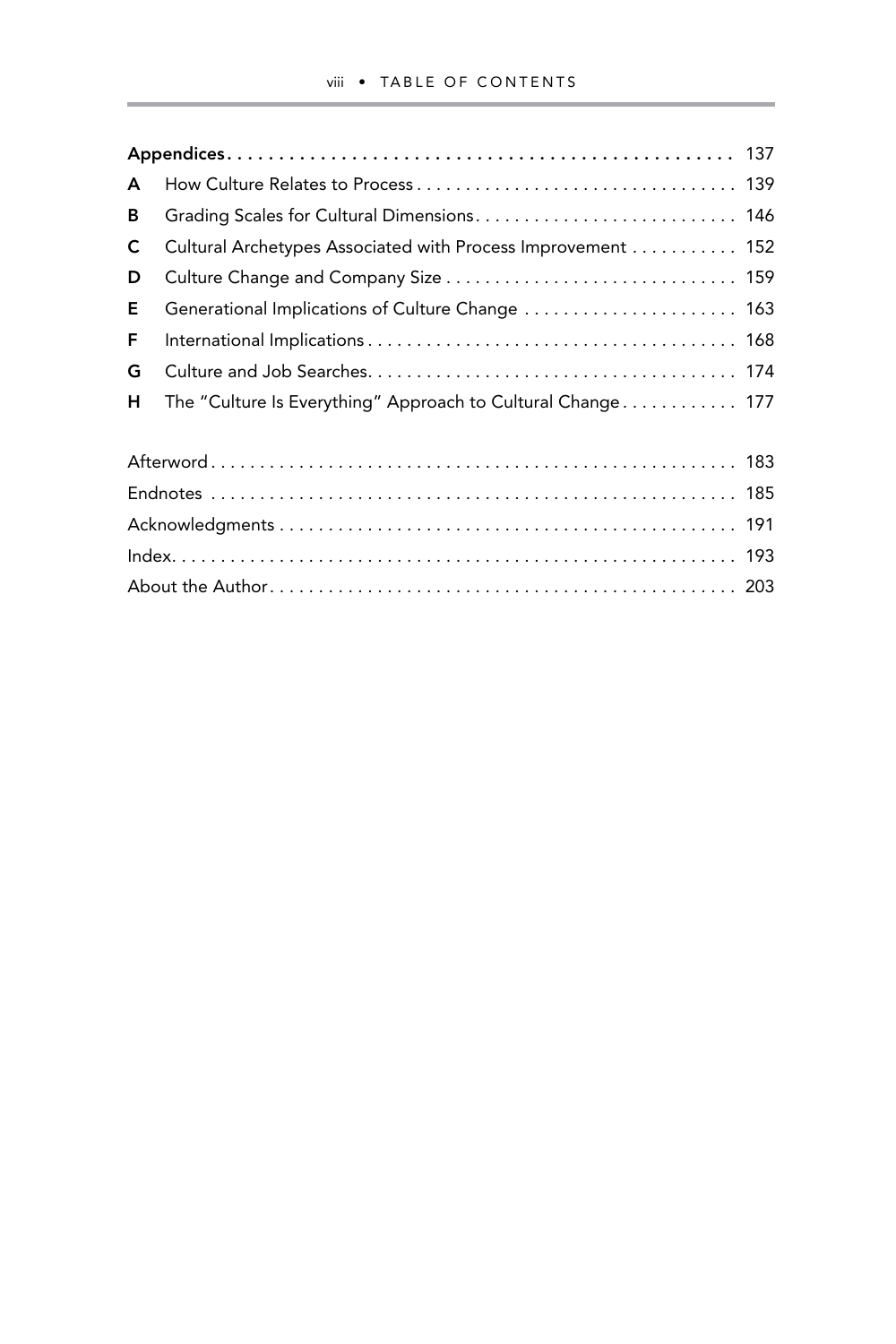## Culture Is Everything

Does that sound like hyperbole? Perhaps it strikes the ear in such a manner as to make you wonder whether the author has gotten carried away with monographic myopia. How can culture be *all* that matters in business?

Sure, we've all heard that "culture eats strategy for breakfast." But doesn't that merely mean that certain kinds of strategy better match certain cultures than others? For example, we wouldn't expect stodgy old buttoned-down GE to successfully drive the same strategies that a hot Silicon Valley startup would, right? Old dogs don't learn new tricks very easily.

And yes, we certainly must admit that company culture is the topic of some discussion at present, in no small part because those tech sector disruptors like Amazon simply will not shut up about the cultures they've built and how important these are to their ongoing success. Culture is cool. But is it everything?

Surely there are many other factors which are more predictive of a company's long-term success than its culture. In *Good to Great* and its sequels, for example, Jim Collins emphasizes the importance of leadership. A top leader (Level 5 in his terminology) is often the difference maker in separating the truly special companies from the rest of the pack. Isn't superior leadership a significant driver of company performance?<sup>1</sup>

Luck must count somewhere as well. Isn't that the real difference between MySpace and Facebook, when you think about it? Betamax was the technically superior technology to VHS; it failed due to poor luck. It doesn't matter how much fun your teammates are having if you get snake-bitten by events. As Nassim Nicholas Taleb persuasively argues, "black swan" events do occur, are quite difficult to predict in advance, and can be extremely disruptive.<sup>2</sup> Take the financial crisis in 2008 as but one example. Fortune favors the bold, but misfortune can strike anybody.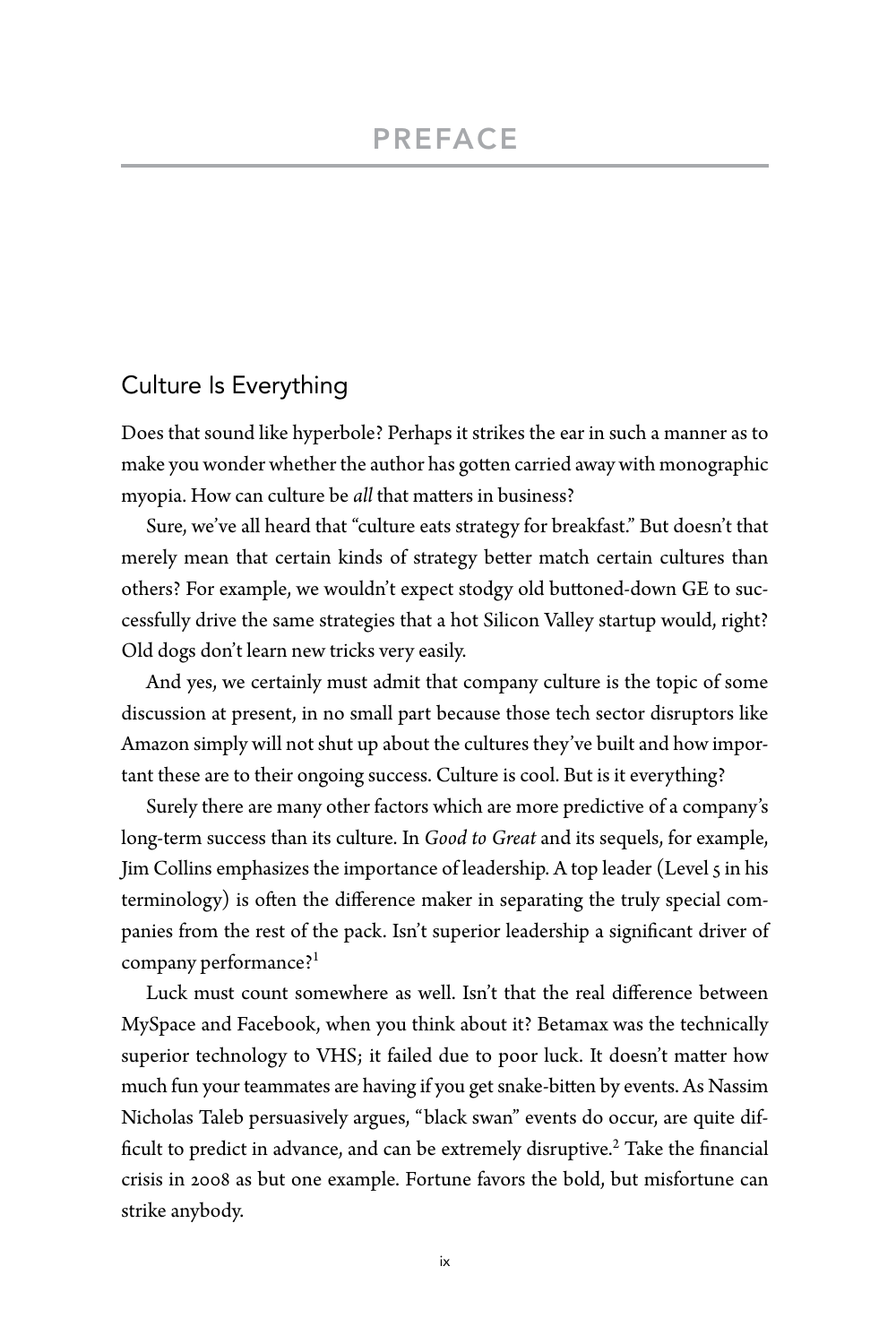Let's face it—government picks winners and losers in the marketplace all the time. That's why there are so many lobbyists. The State doesn't give a fig about how well you do on employee engagement surveys. It cares about compliance with regulations, the avoidance of antitrust concerns, the company's ability to provide jobs, and the millions of dollars in tax revenue associated with the firm. If your company is a heavy hitter and that scrappy startup with the game-changing technology threatens it, the bureaucracy will build those barriers to entry higher and save your market share. You can build a better mousetrap, but it's government that decides whether the world can beat a path to your door—because it builds the roads. Shouldn't government favor, therefore, matter more than what company leadership tacks to the walls?

Besides, if culture truly were everything, all these companies with horrible cultures getting panned on Glassdoor.com would be consigned to the scrap heap. Those in the Quality and Lean trenches know that there are far more awful cultures out there than great ones, and yet we still somehow get the job done, right?

In the following pages, I will convince you that culture *is* everything and rebut these arguments definitively in the process. Moreover, I will demonstrate to you that efforts undertaken without regard to company culture are doomed to irrelevance if not outright failure; that it is folly to state (as we in the Lean community in particular are wont to do) that having a certain kind of culture is a prerequisite for our approach to continuous improvement to work, and then make no effort to determine whether that requirement has been met; and that in certain cases, you will have no choice but to either transform the company culture or relinquish the goal. Finally, I will provide you with a toolkit to help you navigate the battlefields of the corporate culture wars and thereby maximize your chances of survival. And don't worry: along the way I'll pepper the text with the war stories upon which a lifetime of reflection finally convinced me, every bit as skeptical as you, that culture is in fact everything in business success. As Mary Poppins sang, *A spoonful of sugar helps the medicine go down*.

Let's begin.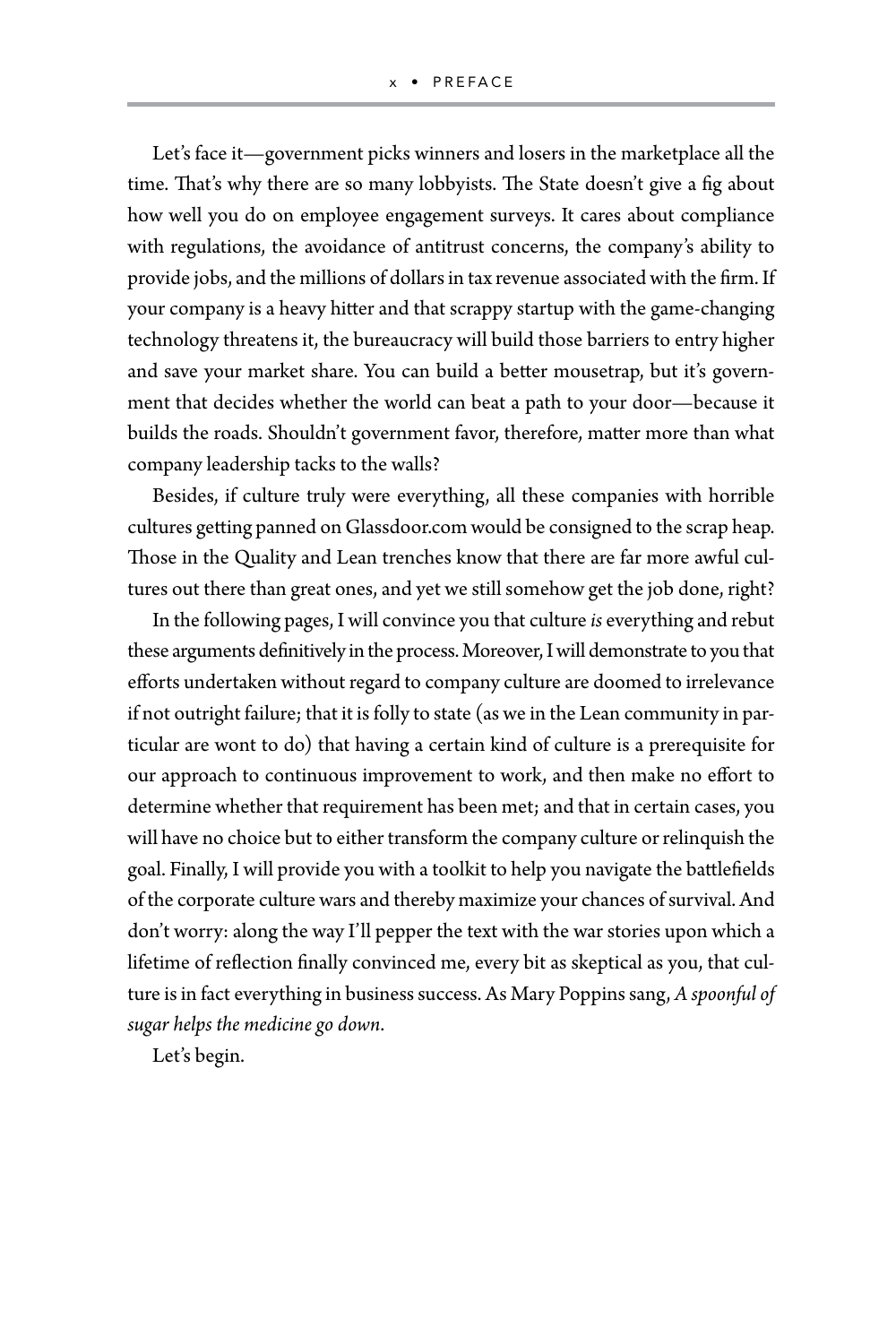## What Is a Company Culture?

"It seems like those of us who run a business can't go five minutes without encountering the term 'company culture.' The phrase is always uttered with extreme adoration, yet the very concept seems as nebulous as it is elusive."

—LEAH BUSQUE3

## Nebulous and Elusive

That sort of fuzzy terminology doesn't bode well for a book about company culture, particularly for an audience that will likely be comprised largely of hardnosed engineers and business leaders who have built their entire careers on precision and attention to detail.

Let's lift some of this fog right from the jump: A company's culture exists to help the company achieve its objectives. There is no other reason for it to exist. If you work for the English football club Manchester United, you are there for one reason and one reason only—to win the championship. Every aspect of the organization's culture is defined through this one objective. Anything taking focus off this objective, no matter how otherwise desirable it might be, is necessarily countercultural and requires additional effort to happen. Were you to propose, for example, that the team hire a talentless-but-lovable teen idol as goalkeeper because it would boost interest in the club by teenage girls, you could expect considerable resistance due to cultural misalignment.

The first service I shall do the reader in this book is to dispel the miasma that suffuses the very concept of company culture by proposing a definition, which, within the covers of this work if nowhere else, will allow us to properly explore the topic in useful breadth and depth. To whit: Company culture is the manner by which an organization's values are communicated, understood, and lived by its members.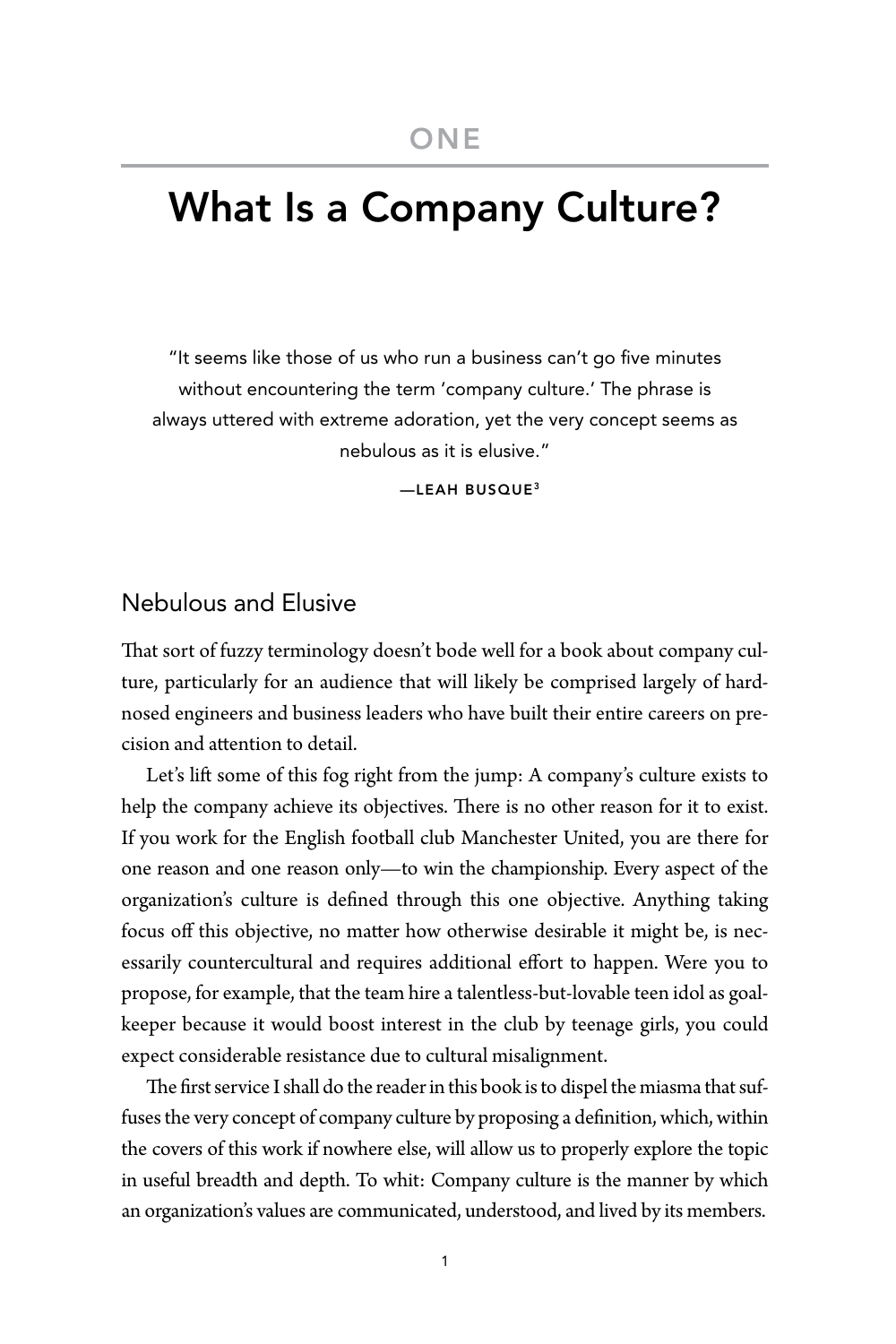Let's unpack that definition a bit. It's important.

"The manner"—A culture is a living thing; it involves motion and action. It is a way of doing something. When we speak of American culture or French culture or Ancient Egyptian culture, we may think immediately of cultural artifacts (movies or paintings or pyramids), but those artifacts were created in order to do something of value to the creator or his or her patron. Similarly, a company culture does not exist because people need something to do to kill time, but rather because the company needs to do something in order to achieve its goals.

"Organization's values"—Why values? Why not goals, or strategy, or metrics, or hiring practices, and so on? Because culture is upstream of goals, strategy, metrics, and hiring practices. For example, if your company highly prizes integrity and ethical behavior, it will not pursue opportunities or means of achieving them that conflict with these values. Culture takes some potential actions off the table as values filter the universe of possible behaviors and actions down to those which are acceptable for the culture being built. When football fans speak of "The Patriot Way," they often invoke the cultural value of personal accountability (in the form of "do your job"). This is such a dearly held value that in the barrage of postgame interviews you will not hear New England's players or coaches making excuses, blaming others, or even saying, "That's not my job." To do so would be to betray the organization in a fundamental manner and guarantee a one-way ticket out of Gillette Stadium. The offender would be exposed as not sharing the team's values, a crime which cannot be tolerated in any winning outfit.

"Communicated, understood, and lived"—As we'll soon demonstrate, what we call a company's culture can be quite different depending on whether we are referring to what has been said, what has been comprehended, or what has been done. Few companies lack some provision in their list of values for ethical considerations, and yet examples are legion of high-ranking employees failing to understand how to behave in a manner that will not land the company in court. Even where the values are backed up by policy and procedural guidance, actual practice can be quite different. To define a company's culture, then, it stands to reason that all three areas need to be examined. In the end, it is how the culture is lived which will determine how successful goals, strategy, and the rest will be, springing as they do from the cultural values.

"By its members"—Note that this includes all of the organization's members, not just the executive leadership team or the customer-facing teammates. Culture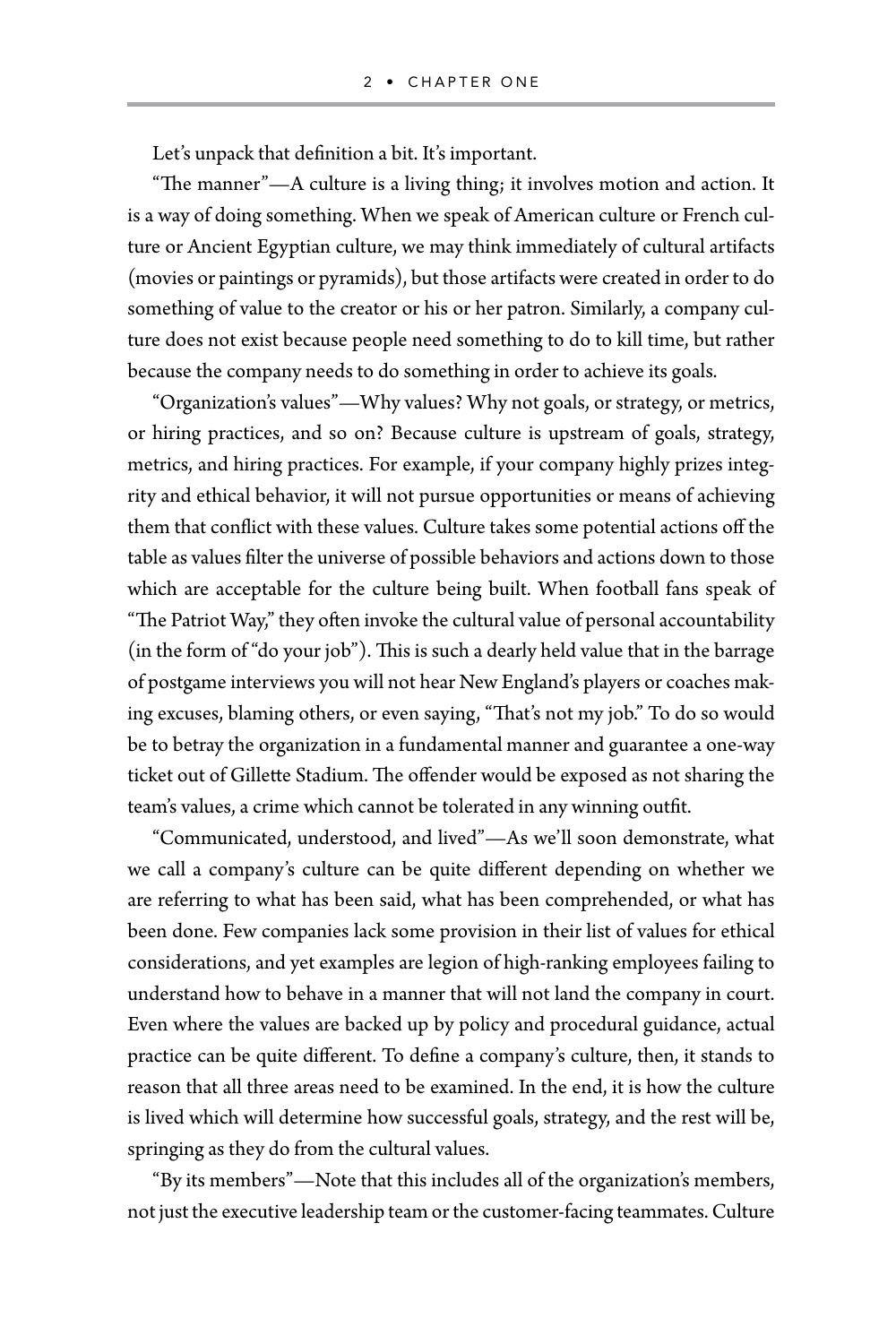is carried like genetic code by each and every person within the company. If we claim to have a customer-focused culture but our call center personnel are foul tempered and rude, the customer will see a very different set of norms as typical of our organization, and our brilliant marketing strategy to brand ourselves as The Customer Care Colossus will fail miserably. It extends beyond customerfacing employees too—we may pride ourselves on integrity yet look the other way when Ted from IT uses the company cloud drive to store his photos from his Sumatran vacation last summer. At least one company I know of prided itself on its commitment to its employees yet reserved a bunch of parking places by name for its company officers, very few of whom even lived in the same state where the headquarters were located. As George Orwell famously put it in *Animal Farm*, "All animals are equal. But some animals are more equal than others."4

This definition of company culture is illustrated by the following diagram.

|              |              | <b>CULTURE</b> |       |
|--------------|--------------|----------------|-------|
| <b>VALUE</b> |              |                |       |
| <b>VALUE</b> |              |                |       |
| <b>VALUE</b> |              |                |       |
| <b>VALUE</b> |              |                |       |
| <b>VALUE</b> |              |                |       |
|              | Communicated | Understood     | Lived |

A company's culture is the manner by which an organization's values are communicated, understood, and lived by its members.

Original Information **Degraded Information** 

FIGURE 1. Company culture definition

There can be a wide discrepancy between desired values and practiced values due to the miscommunication, misunderstanding, or misapplication of these values. This has the effect of attenuating the information being conveyed from the leadership of the company and compromising the company's ability to attain its objectives.

An analogy underscores this point.<sup>5</sup> Napoleon Bonaparte, emperor of the French, revolutionized warfare in his day by the ease with which he split his forces and swiftly marched them, often appearing on the battlefield before his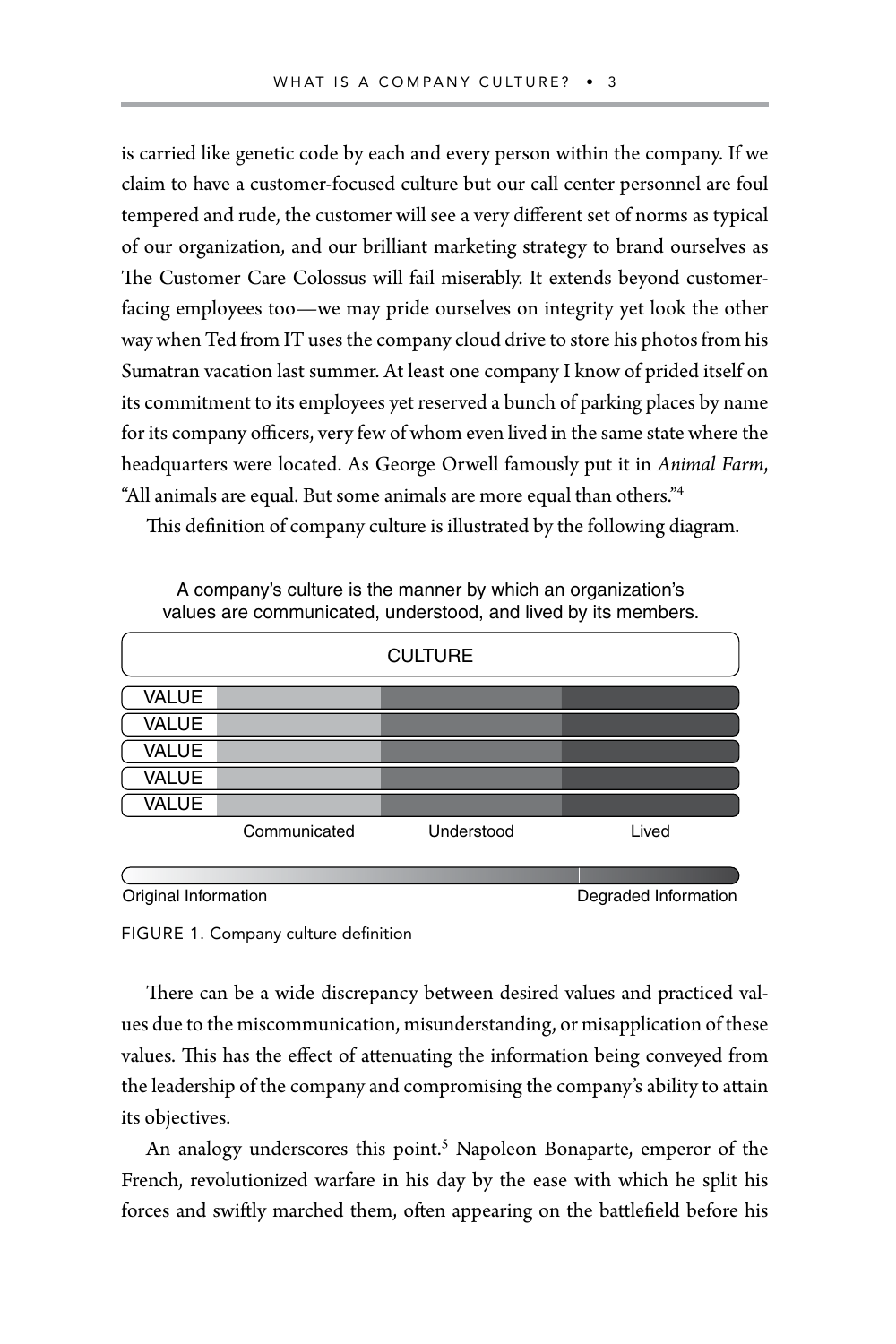coalition opponents could join their forces and defeating their forces in turn. Key to this remarkable military capability was Bonaparte's standing order to his generals: "March to the sound of the guns." In an age when issuing orders to one's subordinate commanders meant writing them out on paper and sending them via messenger on horseback, the timeliness of the order was always suspect. Situations often greatly changed on the battlefield during the time it took to transmit the order. "March to the sound of the guns" allowed commanders who were following outdated instructions to recover and have an impact on the battlefield, perhaps providing the margin of victory.

At Waterloo, a newly minted marshal named Emmanuel de Grouchy was ordered to pursue the Prussian Army and prevent its combination with its British allies. Grouchy couldn't catch up with the fleeing Prussians by the time the battle of Waterloo began. When he heard the guns firing, he didn't do what was required of a marshal of France under that Napoleonic military culture. He kept to his original orders, eventually defeating a single Prussian corps at the battle of Wavre, but by this time Napoleon had already been vanquished by the combined might of the British and Prussians at Waterloo. The failure of one man to live out the culture as communicated and understood in this instance changed the course of history and the fate of nations. Imagine what such a failure can do to your company!

We change agents continually swim with or against company cultures. In some companies, on some teams, at times, our work is relatively easy and extremely fun. If we're training others, we achieve engagement almost effortlessly due to their natural interest in what we're trying to teach them to do. If we're working on a project, our colleagues shoulder their burdens cheerfully, and we progress steadily from ideation through implementation. If we're coaching others, we can see them grow and blossom as they apply our advice to seize the opportunities spotted. We have the Midas touch; every project we touch turns to gold. Occasionally we speak at industry conferences, not simply to share our wisdom and perhaps teach others how to enjoy some small modicum of the success we have had, but also to spend breaks and happy hours basking in the endless chorus of "I wish my job were half as fulfilling as yours!" and "How did you ever find this opportunity?"6 As drinks pile up, there will even be a "Wish I had your luck" or three, but who cares when you're having the time of your professional life? "Shake it off," as the great quality philosopher Taylor Swift once said.<sup>7</sup>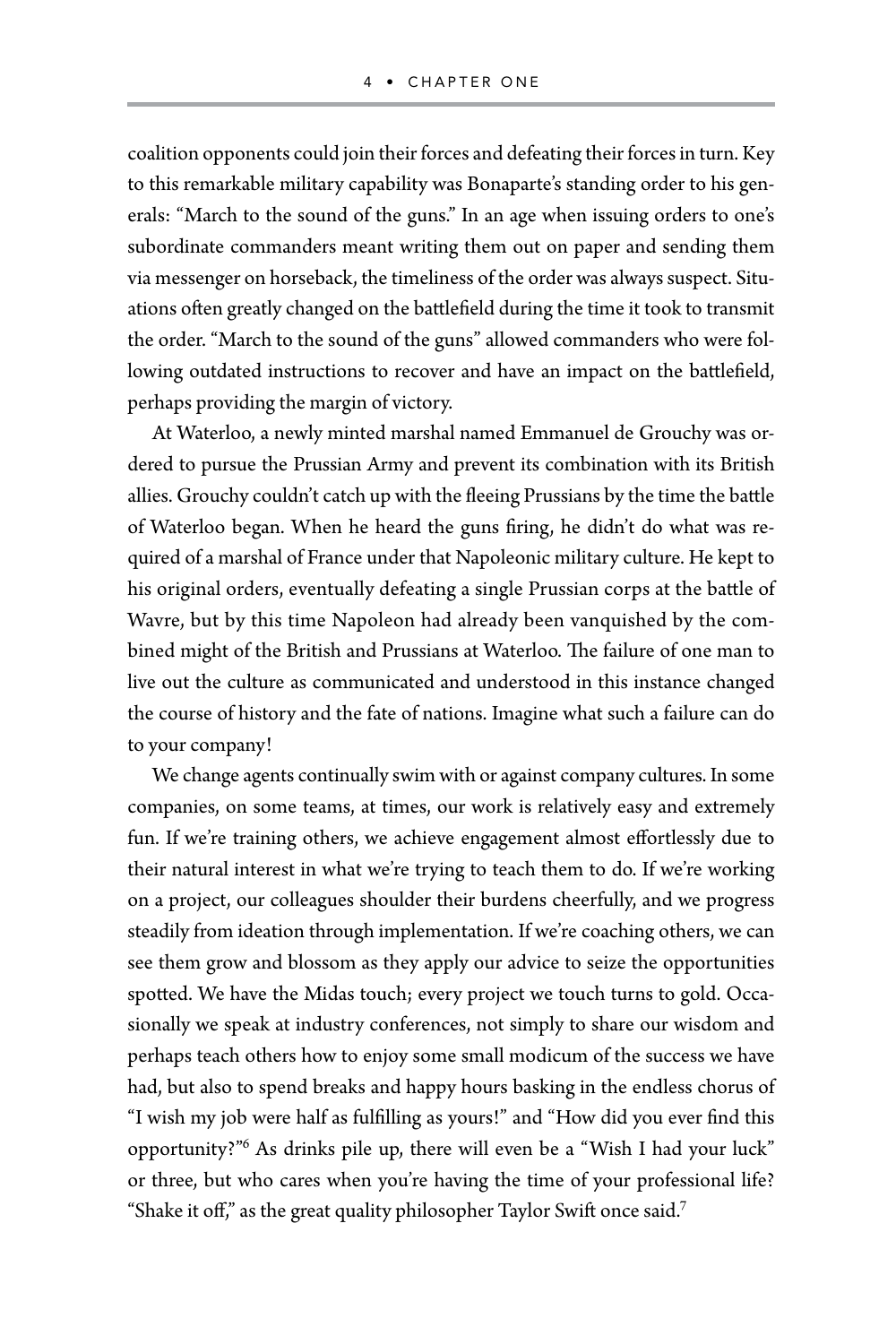At other companies, on other teams, at other times, sympathetic colleagues approach us and place their hands on our shoulders saying, "Man, I wouldn't want your job."<sup>8</sup> We're swimming against the cultural tide, trying first and foremost to get people to see something—anything!—that is transparently obvious to us. Eyes roll. Teammates think or even say, "There they go again." E-mails go unread, meetings unattended, timelines extended asymptotically toward infinity. Time and again we leap at The Opportunity—arrived at last!—only to find another mirage. We start going to ASQ (American Society for Quality) meetings simply so we can confirm that it is not us who are crazy, but the cultures with which we contend. We start thinking about easier and more edifying jobs, like mucking out stables or sparring with mixed martial arts championship contenders.

The difference between gigs we'll tell our grandchildren about and those we'll tell our therapists about is down to culture. Culture is everything.

What makes for the kind of company culture that drives process engineers to dance through the hallways like Julie Andrews singing her way across Alpine meadows?9 We'll address that mystery in the next chapter.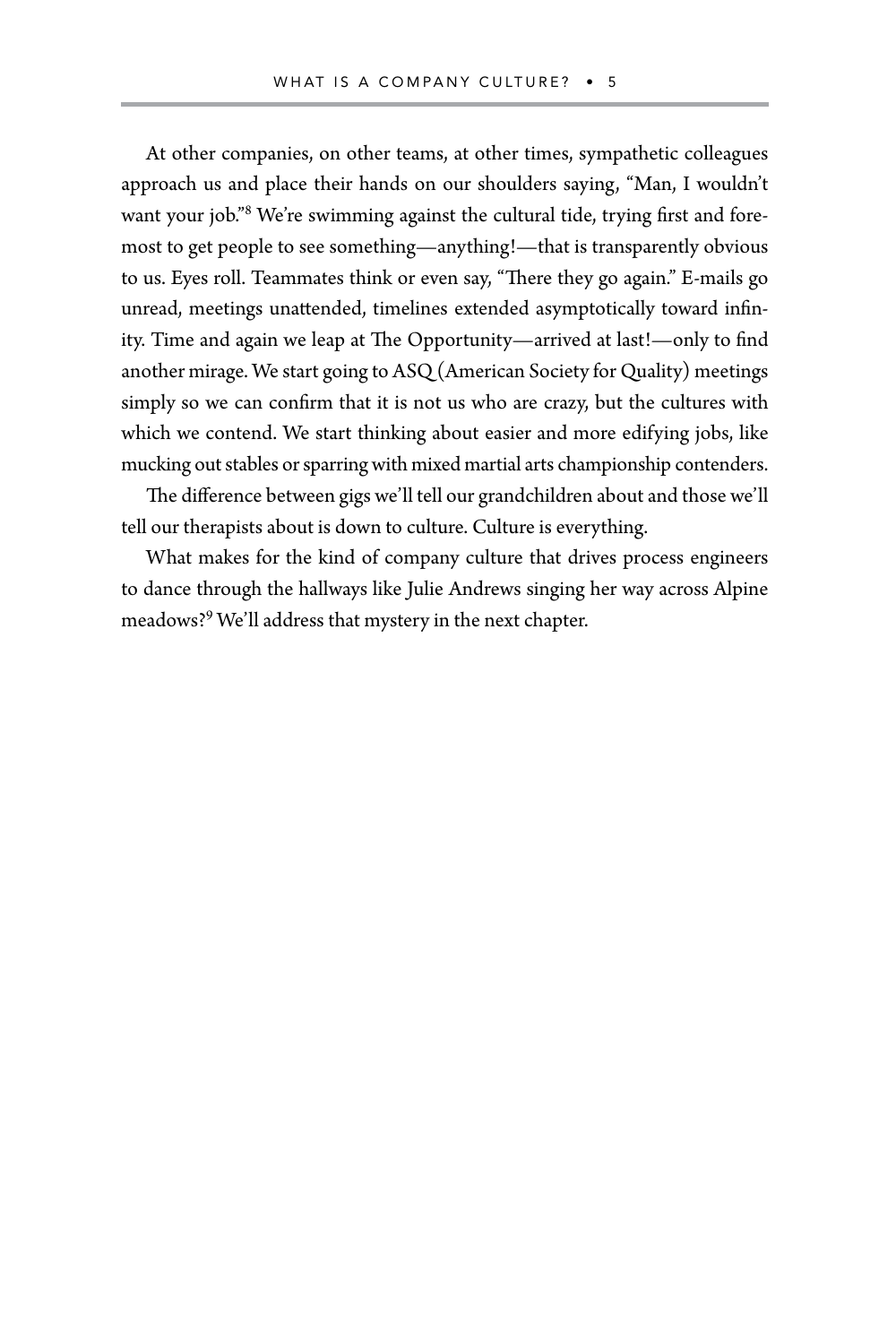## INDEX

Note: Page numbers followed by *f* refer to figures. Note information is indicated by page numbers followed by n and note number.

### **A**

accounting company culture, 156*f* activist company culture, 157*f* Africa, cultural change in, 170–171 Air Force, 44–45, 114, 132–133, 189n51 Alexander the Great, 106–107, 134 Amazon, 15, 115, 126–127 anarchic company culture, 15, 16*f,* 158*f* Antony, Mark, 63–65 Apple, 40–41, 141–145, 143*f,* 185n4 Arad, Avi, 123 archetypes of company culture. *See also specific types* accounting, 156*f* activist, 157*f* anarchic, 15, 16*f,* 158*f* architecting, 154*f* aristocratic, 15, 16*f,* 153*f* big game hunting, 154*f* building, 156*f* caretaking, 157*f* chairman, 157*f* change agent-driven, 158*f* coaching, 158*f* compliant, 15, 16*f,* 18, 153*f* conforming, 153*f* consulting, 155*f* corrective, 153*f* creative, 157*f* culture-building, 156*f* customer service-oriented, 156*f*

designing, 155*f* dreaming, 157*f* empire-building, 156*f* engineering, 15, 16*f,* 155*f* entrepreneurial, 154*f* expert-driven, 154*f* farming, 153*f* feudalistic, 155*f* founding, 153*f* governing, 157*f* guarding, 154*f* guiding, 155*f* innovating, 155*f* inventing, 155*f* lawgiving, 156*f* Lean, 15, 16*f,* 17–18, 158*f* legislative, 157*f* libertarian, 158*f* lobbyist, 157*f* managerial, 155*f* marketing, 155*f* operations, 15, 16*f,* 154*f* opportunistic, 154*f* ownership, 156*f* patriarchal, 156*f* perfecting, 154*f* planning, 158*f* ponderous, 154*f* prophetic, 156*f* regulating, 155*f* revolutionary, 15, 16*f,* 153*f*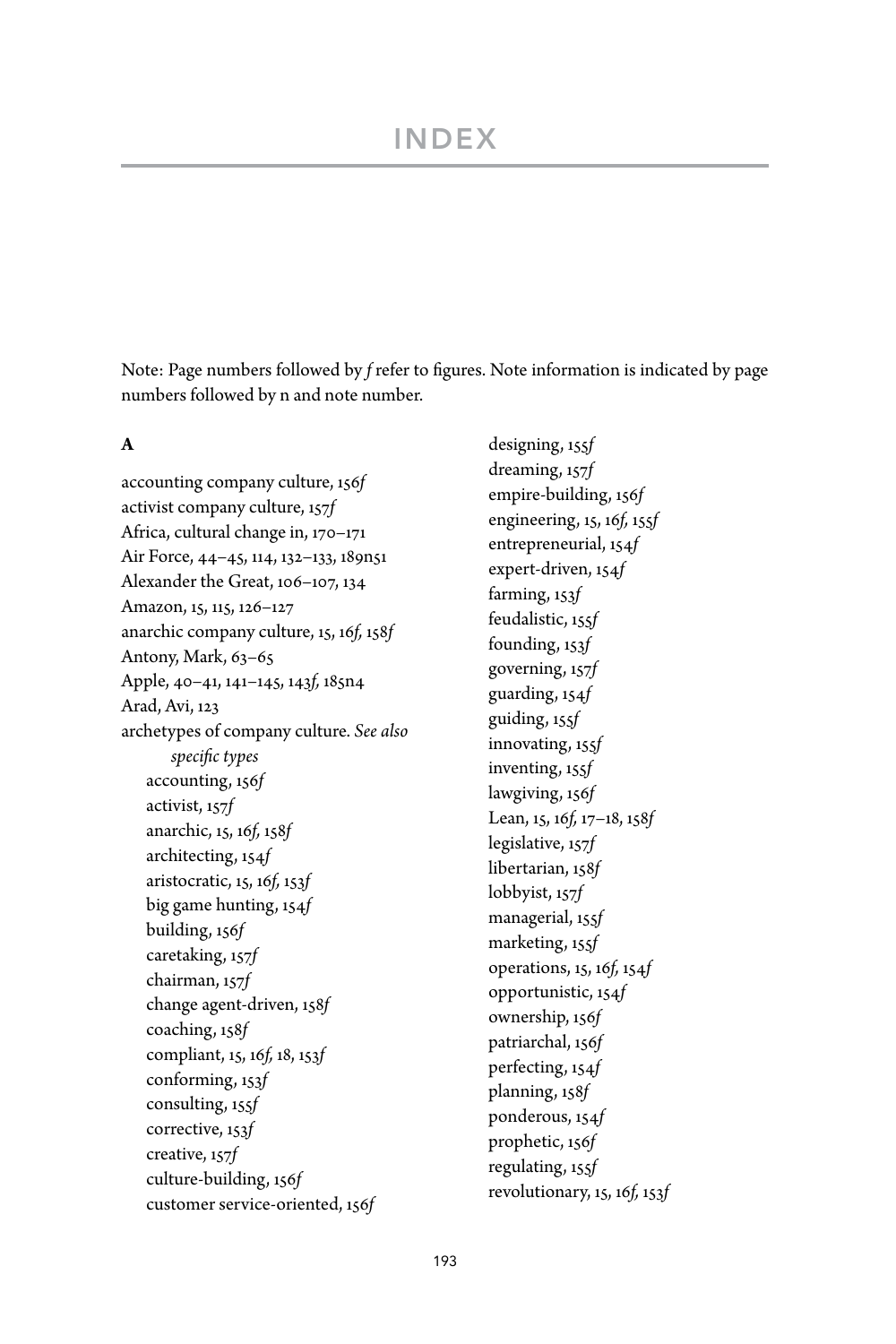sales-oriented, 157*f* sample cultures, 13–15, 14*f,* 17–18 scientific, 154*f* service, 158*f* Six Sigma, 15, 16*f,* 155*f* statesmanlike, 157*f* stewardship, 156*f* strategic, 155*f* tactical, 154*f* tailoring, 154*f* technocratic, 158*f* torch-passing, 153*f* tribalist, 15, 16*f,* 158*f* turnaround, 16*f,* 17, 154*f* venture capitalist, 154*f* visionary, 155*f* architecting company culture, 154*f* aristocratic company culture as archetype, 15, 16*f,* 153*f* cultural transformation of, 24 desired culture *vs.,* 37–39, 42–44 Asia, cultural change in, 168–169, 173, 190n64 assessment of company culture change preferences and, 28*f,* 31*f*–32*f,* 35–36, 35*f,* 38*f* of communicated culture, 26–27, 35, 35*f,* 38*f* core values translation in, 27–30, 28*f* for cultural conformation, 62 for cultural reformation, 73 for cultural transformation, 101, 102*f* of desired culture, 35*f,* 38*f* of lived culture, 26–27, 32, 33*f,* 38*f* objective scales for, 30, 30*f*–32*f,* 146, 146*f*–152*f* questionnaires for, 29 sustaining company culture requiring, 120 of understood culture, 32, 34*f,* 38*f* Australia, cultural change in, 173

## **B**

Bank of America, 55, 111, 114, 115 Bezos, Jeff, 6, 115 big game hunting company culture, 154*f* Blank, Steve, 26 board of directors, cultural transformation leader access to, 94 Bonaparte, Napoleon, 3–4, 57, 106, 136 Bond, Christopher, 70 Bono, 107 Boston Massacre, 87 building company culture, 156*f* Busque, Leah, 1

## **C**

Caesar, Julius, 63–65, 134–135 Campbell, Joseph, "The Hero's Journey," 115–117, 116*f* caretaking company culture, 157*f* Carroll, Lewis, 52 case studies, for sustaining company culture, 121 Castro, Fidel, 77 CD. *See* driver of change chairman company culture, 157*f* change archetypal cultures and openness to, 14*f,* 16*f,* 152*f*–158*f* assessment of culture in relation to, 28*f,* 31*f*–32*f,* 35–36, 35*f,* 38*f* company size and, 159–162 conformation with low (*See* cultural conformation) cultural responses to, 4–5 "culture is everything" approach to, 177, 177*f*–181*f,* 181 decision-making style and preferences for, 9–11, 9*f*–10*f,* 12*f* driver of (*See* driver of change) generational implications for, 163–167 international implications for, 168–173 lived culture and, 47–51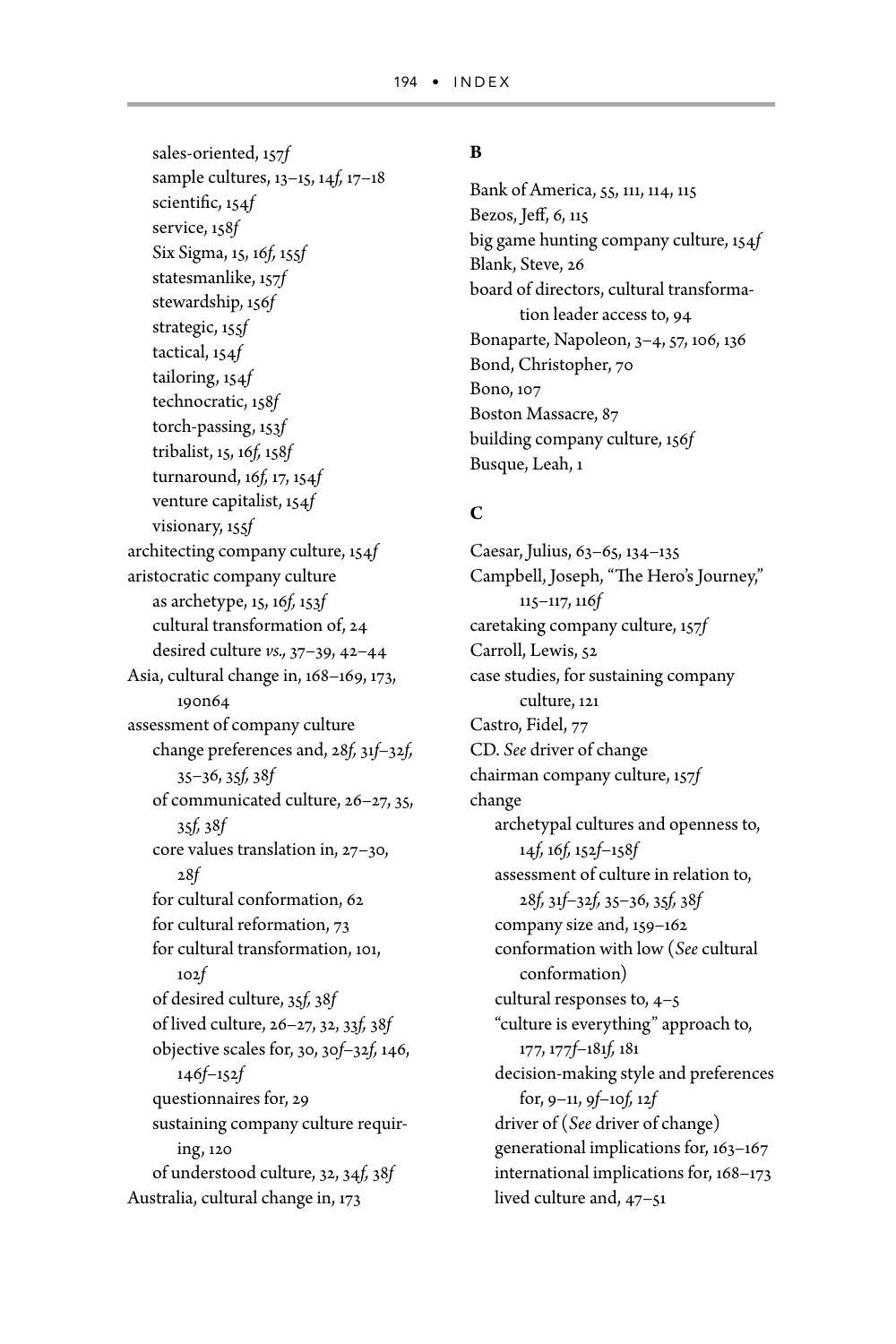magnitude of (*See* magnitude of change) pace of (*See* pace of change) reformation with moderate (*See* cultural reformation) transformation with high (*See* cultural transformation) change agent-driven company culture, 158*f* Churchill, Winston, 41, 45, 97–98, 99, 188n43 CM. *See* magnitude of change coaching company culture, 158*f* collaboration cultural reformation using, 76, 80 cultural transformation to, 105–106 on innovation, assessment of, 149*f* communicated culture assessment of, 26–27, 35, 35*f,* 38*f* company culture defined as, 1–2, 3*f* cultural differences affecting, 44–45 desired culture to, 39, 39*f,* 40–44 dimensions of company culture as, 9, 8*f* educational differences affecting, 45 elevator speeches for, 46 gender differences affecting, 45 generational differences affecting, 45 memes for, 40–44, 114 short attention spans affecting, 45 to understood culture, 39, 39*f,* 44–46 WIIFM issues affecting, 46 company culture archetypes of, 13–18, 152–158 assessment of (*See* assessment of company culture) change and (*See* change) communicated culture (*See* communicated culture) company size and changes in, 159–162 defined and described, 1–4, 3*f,* 186n12 desired culture (*See* desired culture) dimensions of (*See* dimensions of company culture)

lived culture (*See* lived culture) path to desired, 52–59, 52*f*–53*f,* 177, 177*f*–181*f,* 181 (*See also* cultural conformation; cultural reformation; cultural transformation) process in relation to, 139–145, 140*f,* 143*f* selecting appropriate, 19–26, 37–39 successors continuing, 134–136 sustaining of, 115–133 understood culture (*See* understood culture) company functions, sustaining company culture at, 131–133 compliant company culture, 15, 16*f,* 18, 153*f* concreteness, in memes, 41, 44 conforming company culture, 153*f* conforming to culture. *See* cultural conformation consulting company culture, 155*f* Cook, Tim, 141–142 Core Value Translation Matrix, 27–30, 28*f* corrective company culture, 153*f* Countrywide, 55 Covey, Stephen, *The 7 Habits of Highly-Effective People,* 47 CP. *See* pace of change creative company culture, 157*f* credibility, in memes, 41, 44 Crosby, Phil, 37, 187n27 cultural conformation accentuating the positive in, 66 advantages and disadvantages of, 53–55 assessment of current culture for, 62 continuing forward progress despite setbacks in, 68–69 countering resistance using current culture in, 66–67 de-escalating opposition to change and, 65–67 defined, 53 demonstrating commitment to current culture in, 66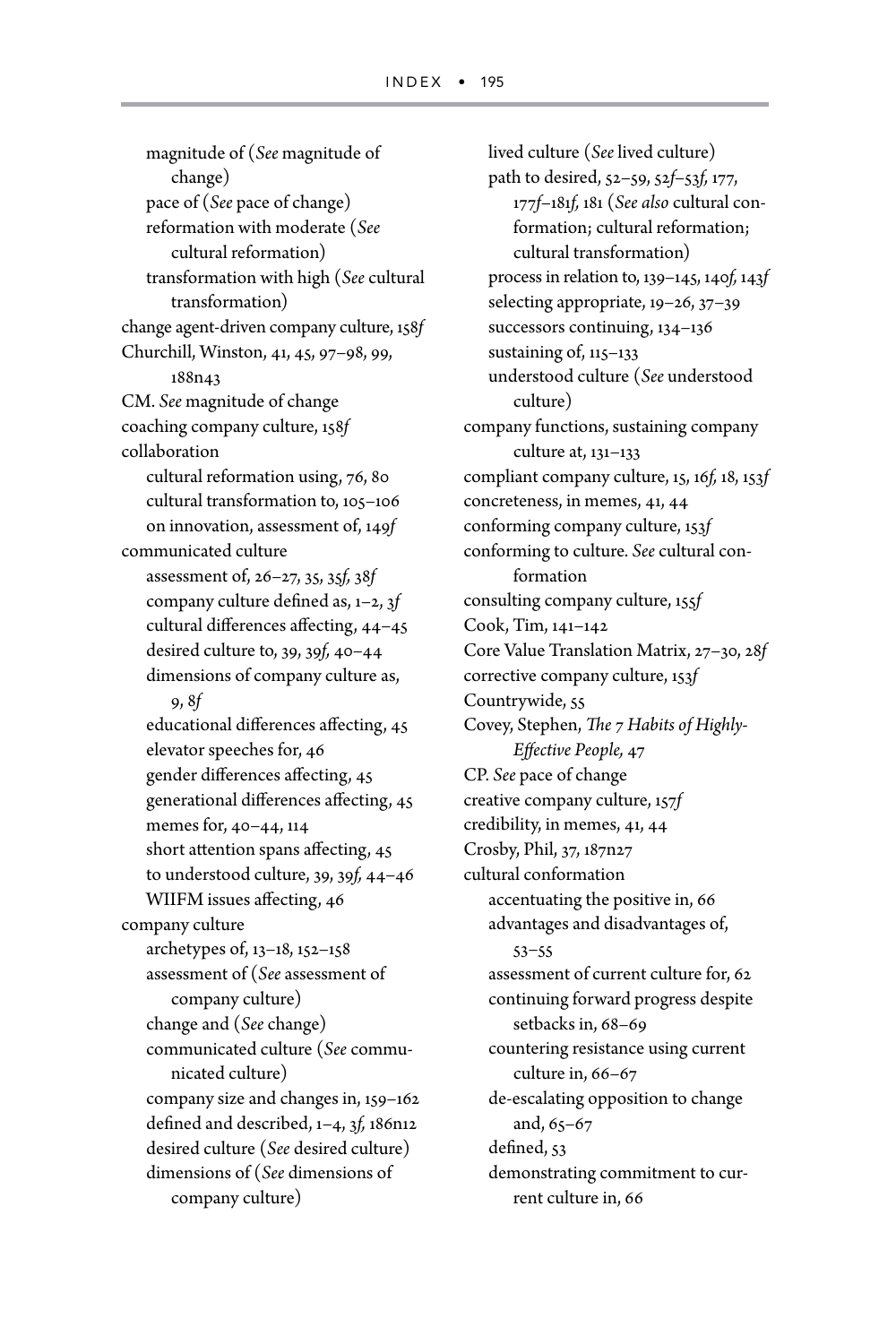employee focus in, 67 identifying differences between desired and current culture for, 62–63 incentives and punishments with, 65, 67 international approaches to, 169, 172, 173 leveraging change agents for, 63 momentum for, 67–68 path of least resistance for, 67 process of, 62–65 reformation and transformation *vs.,* 52–59, 52*f*–53*f,* 60–62, 91 respecting current culture while communicating change, 63–65 risk and effort for, 53*f* timing of, 68–69 cultural differences communicated *vs.* understood culture affected by, 44–45 implications for cultural change, 168–173 cultural reformation advantages and disadvantages of, 55–56 assembling advocates for, 77–82 assessment of current culture for, 73 building movement for, 82–83 collaboration for, 76, 80 conformation and transformation *vs.,* 52–59, 52*f*–53*f,* 60–62, 91 countering opposition to, 88–89 crisis triggering, 86–87 defined, 53 guerilla warfare tactics to achieve, 74–76 indirect approach to, 76 information importance for, 76 international approaches to, 169 opportunism in, 76 people focus in, 76 promulgation of new culture after, 88

readiness checklist, 73*f* recruitment of supporters for, 82–83 risk and effort for, 53*f* stakeholder analysis for, 78–82, 79*f* steps to successful, 76–88 success and achievement of, 87–88 SWOT analysis for, 84, 84*f* targeting influencers for, 76, 80–82 timing of, 70–73, 86–87 undermining status quo for, 83–86, 85*f* cultural transformation accountability for success of, 112 advantages and disadvantages of, 56–58 application of new culture in, 109*f,* 110–112 assessment and understanding of current situation for, 101, 102*f* assimilation into new culture in, 109–112, 109*f* authorization and leadership support for, 94–96 budget for, 94, 97 celebrating success of, 114 conformation and reformation *vs.,* 52–59, 52*f*–53*f,* 60–62, 91 defined, 53 defying old culture in, 103–109, 108*f* failure of, 56-57 geographic scope of, 94 growing new culture for, 113–114 (*See also* sustaining company culture) insurance against failure of, 96 international approaches to, 169 language alterations with, 114 leadership and, 24, 56–59, 92, 94–96 metrics on, 112 opportunities assessed and selected for, 107–109, 108*f* opposition to, 95–96, 106, 111, 112 readiness checklist, 92, 93*f*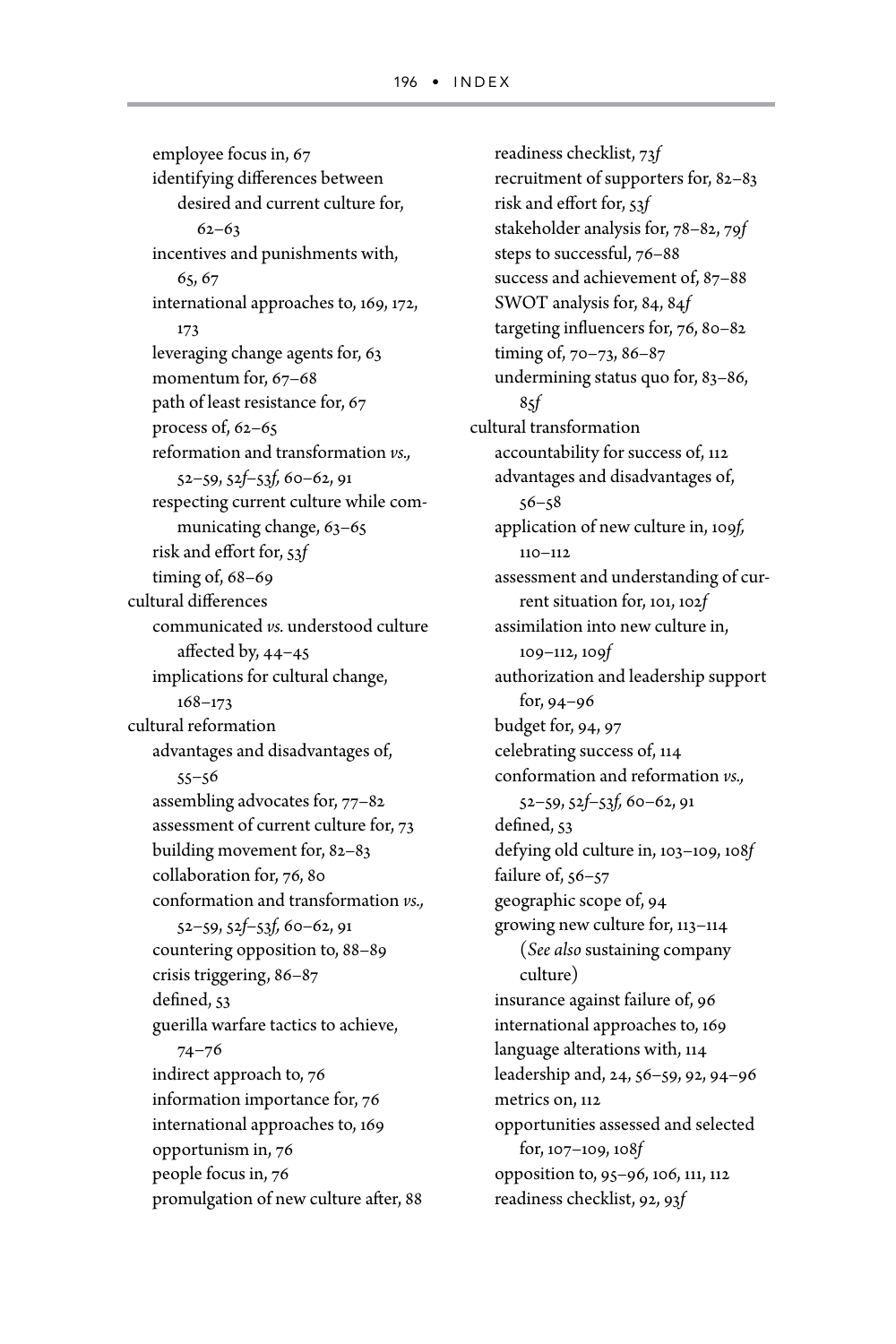reinforcement of new culture in, 109*f,* 110–112 resources to support, 96–97 risk and effort for, 53*f* selection of culture for, 20, 24 steps to successful, 98–114 timing of, 57–59, 90–92, 97 training for, 109*f,* 110–112 transformation team attributes for, 98–101 culture. *See* company culture culture-building company culture, 156*f* customers archetypal culture and relationship with, 14, 15, 17, 156*f* assessment of culture toward, 26–27, 145*f* company cultured defined in relation to, 2–3, 186n12 cultural transformation impact on, 108*f* customer service-oriented archetype, 156*f* as drivers of change, 12 selection of culture for desired focus on, 20–23, 23*f* sustaining culture focused on, 126–127, 131

#### **D**

decision authority (DA) archetypal cultures and, 14*f,* 16*f,* 152*f*–158*f* assessment of culture in relation to, 28*f,* 29, 31*f,* 35*f,* 38*f,* 147*f* cultural reformation of, 77 for cultural transformation, 95 defined, 12*f* decision-makers (DM). *See also* decision authority; leaders archetypal cultures and, 14*f,* 16*f,* 152*f*–158*f* assessment of culture in relation to, 28*f,* 29–30, 30*f,* 35*f,* 38*f,* 147*f*

change preferences and style of, 9–11, 9*f*–10*f,* 12*f* cultural reformation of, 77 defined, 12*f* decisive information (DI) archetypal cultures and, 14*f,* 16*f,* 152*f*–158*f* assessment of culture in relation to, 28*f,* 29, 31*f,* 35*f,* 38*f,* 148*f* for cultural reformation, 76 defined, 12*f* Deming, W. Edwards, 19, 37, 42, 187n27 designing company culture, 155*f* desired culture assessment of, 35*f,* 38*f* to communicated culture, 39, 39*f,*  $40 - 44$ company culture defined as, 3 identifying differences between current culture and, 62–63 leveraging change agents for, 63 lived culture reflecting, 49–51 memes conveying, 40–44 path to achieving, 52–59, 52*f*–53*f,* 177, 177*f*–181*f,* 181 (*See also* cultural conformation; cultural reformation; cultural transformation) selection of, 19–26, 37–39 DI. *See* decisive information dimensions of company culture. *See also specific dimensions* change preferences as, 9–11, 9*f*–10*f,* 12*f* as communicated, lived, and understood culture, 9, 8*f* decision-making as, 9–11, 9*f*–10*f,* 12*f* decisive information as, 12*f* FMEA rating, 7–8, 8*f* non-quality-related, 22–25, 22*f*–23*f* objective scales grading, 30, 30*f*–32*f,* 146, 146*f*–152*f* quality-related, 20–22 tribal knowledge *vs.* documented standards as, 6–7, 7*f,* 10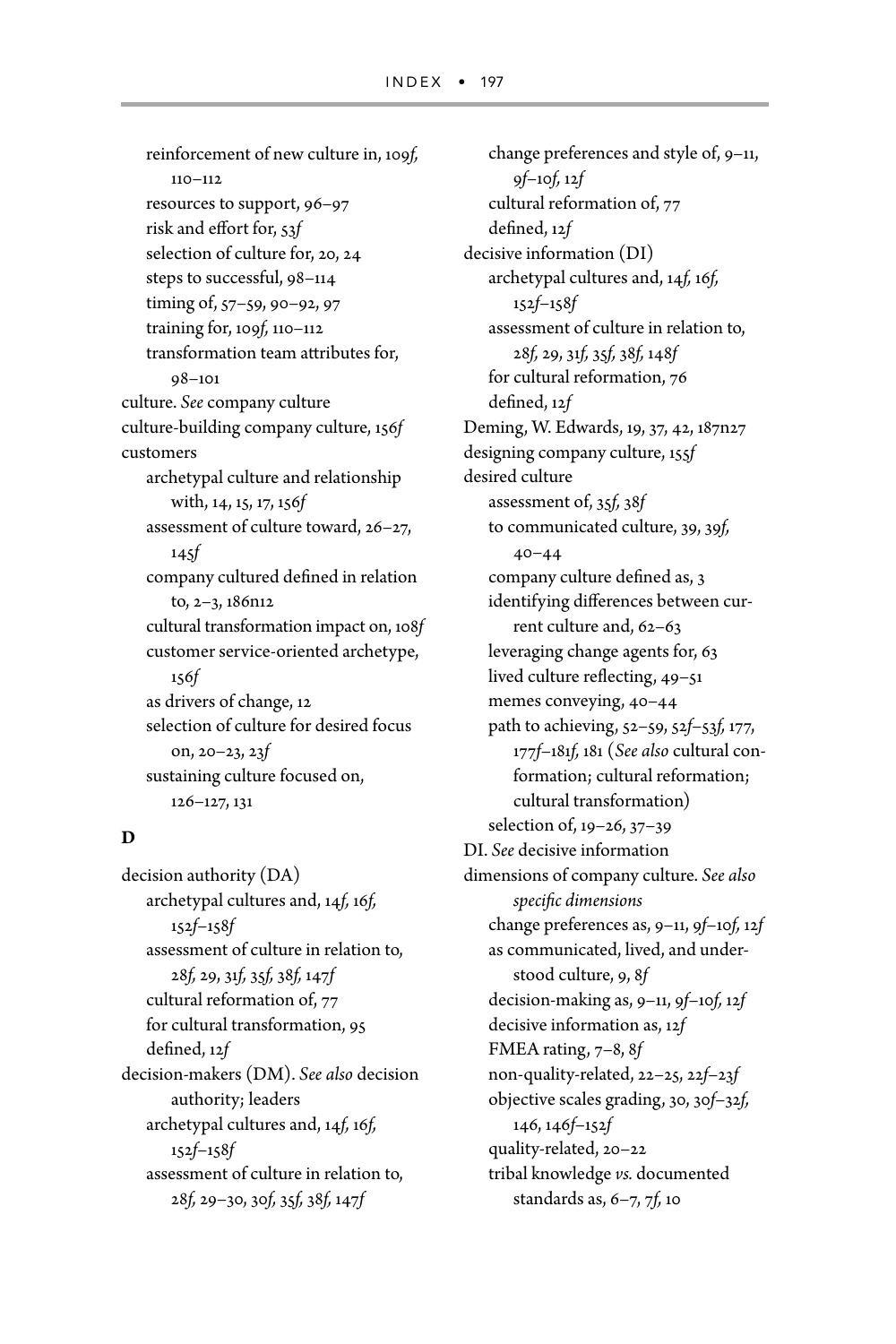DM. *See* decision-makers documented standards, 6–7, 7*f,* 10, 151*f* dreaming company culture, 157*f* driver of change (CD) archetypal cultures and, 14*f,* 16*f,* 152*f*–158*f* assessment of culture in relation to, 28*f,* 29, 32*f,* 35*f,* 38*f,* 148*f* defined, 12*f* leveraging, for cultural conformation, 63 Drucker, Peter, 60

### **E**

educational differences, 45 elevator speeches, 46 emotion, in memes, 41–42, 44 empire-building company culture, 156*f* employees assessment of culture toward, 26, 30*f* change among (*See* change) company culture defined in relation to,  $2-3$ cultural conformation focus on, 67 cultural differences among, 44–45, 168–173 cultural reformation focus on, 76 cultural transformation impact on, 108*f* educational differences among, 45 firing of (*See* firing) gender differences among, 45 generational differences among, 45, 163–167 hiring of (*See* hiring) job searches by, 174–176 job security for, 19, 186n16 lived culture of (*See* lived culture) number of, and cultural change, 159–162 successors among, 135-136 sustaining culture empowering, 117, 118*f*–119*f*

training of, 109*f,* 110–112, 129–130 tribal knowledge *vs.* documented standards among, 6–7, 7*f,* 10 understood culture of (*See* understood culture) engineering company culture as archetype, 15, 16*f,* 155*f* cultural reformation from, 77–89 entrepreneurial company culture, 154*f* Europe, cultural change in, 169–170, 173, 190n65 expert-driven company culture, 154*f*

## **F**

Failure Mode and Effects Analysis (FMEA), 7–8, 8*f* farming company culture, 153*f* feedback, for sustaining company culture, 121, 125 feudalistic company culture, 155*f* Feynman, Richard, 46, 72 Fiorina, Carly, 41 firing cultural transformation efforts and, 24, 95–96, 111, 112, 188n48 international differences in, 169 lived culture effects on, 49 to sustain company culture, 125 FMEA (Failure Mode and Effects Analysis), 7–8, 8*f* founding company culture, 153*f*

### **G**

GE (General Electric), 15, 115, 164 gender differences, 45 generational differences communicated *vs.* understood culture affected by, 45 implications for cultural change, 163–167 geographic scope, of cultural transformation leader, 94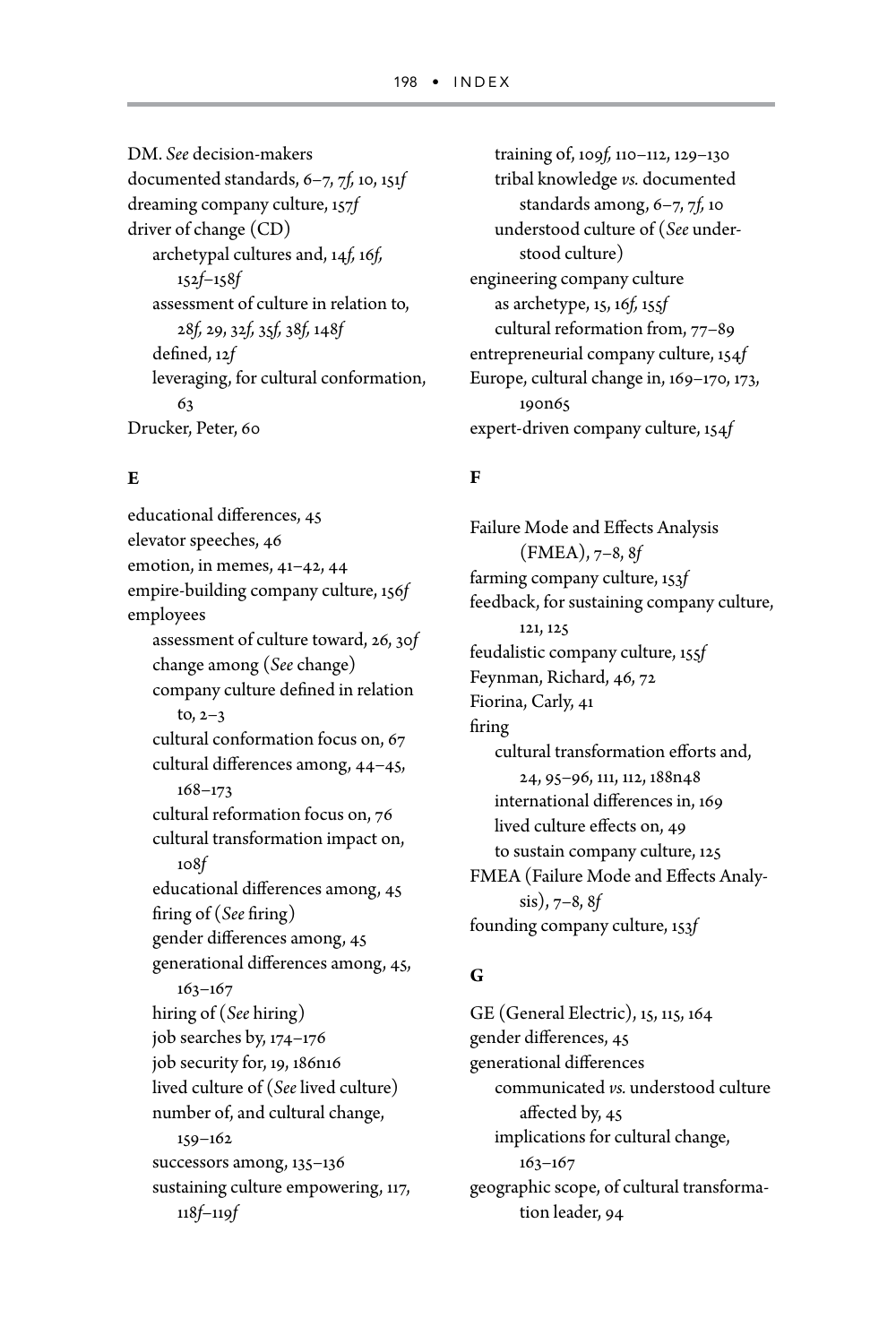George, Michael L., *Lean Six Sigma,* 21 Gerstner, Louis V., Jr., 103–105 Gladwell, Malcolm, *The Tipping Point,* 50 *The Goal* (Goldratt), 47 goals and objectives, 1–3, 20, 25, 47, 136, 139, 143 Goldratt, Eli, *The Goal,* 47 governing company culture, 157*f* Grant, Ulysses S., 107 Great Pyramid of Khufu meme, 43–44 Grouchy, Emmanuel de, 4 guarding company culture, 154*f* guiding company culture, 155*f*

### **H**

Heath, Chip and Dan, *Made to Stick,*  $40 - 42$ "The Hero's Journey" (Campbell), 115–117, 116*f* Hewlett Packard, 41 hiring cultural misalignment with, 1 cultural transformation efforts and, 24, 96, 113 lived culture effects on, 49 to sustain company culture, 125 values supported through, 143, 189–190n63

## **I**

IBM, 103–105 incentives for cultural change, 164–165 for cultural conformation, 65, 67 lived culture effects of, 49–50 for sustaining company culture, 125, 130–131 innovation accountability for, 148*f* archetypal culture valuing, 15, 155*f* assessment of culture in relation to, 148*f*–149*f*

collaboration for, 149*f* cultural transformation to, 105–106 innovation cultures, 11, 155*f* process design alignment with, 142–144 scope of, 149*f* selection of culture focused on, 23*f* The International Churchill Society, 188n43 international implications, for cultural change, 168–173 inventing company culture, 155*f*

## **J**

Jardine, Douglas, 107 job searches, and culture, 174–176 job security, 19, 186n16 Jones, John Paul, 113, 188n50 Juran, Joseph, *Quality Handbook,* 20–21

## **K**

Keirsey Temperament Sorter, 174

## **L**

Latin America, cultural change in, 171 lawgiving company culture, 156*f* leaders. *See also* decision-makers archetypal culture and style of, 13–18, 152*f*–158*f* assessment of culture toward, 26, 30*f* communicated culture from (*See* communicated culture) company culture defined in relation to, 2–3, 186n12 cultural reformation and, 70, 74–75 cultural transformation and, 24, 56–59, 92, 94–96 lived culture modeled by, 51 reporting structure and access to, for cultural transformation, 94 sustaining company culture modeled by, 124–125, 131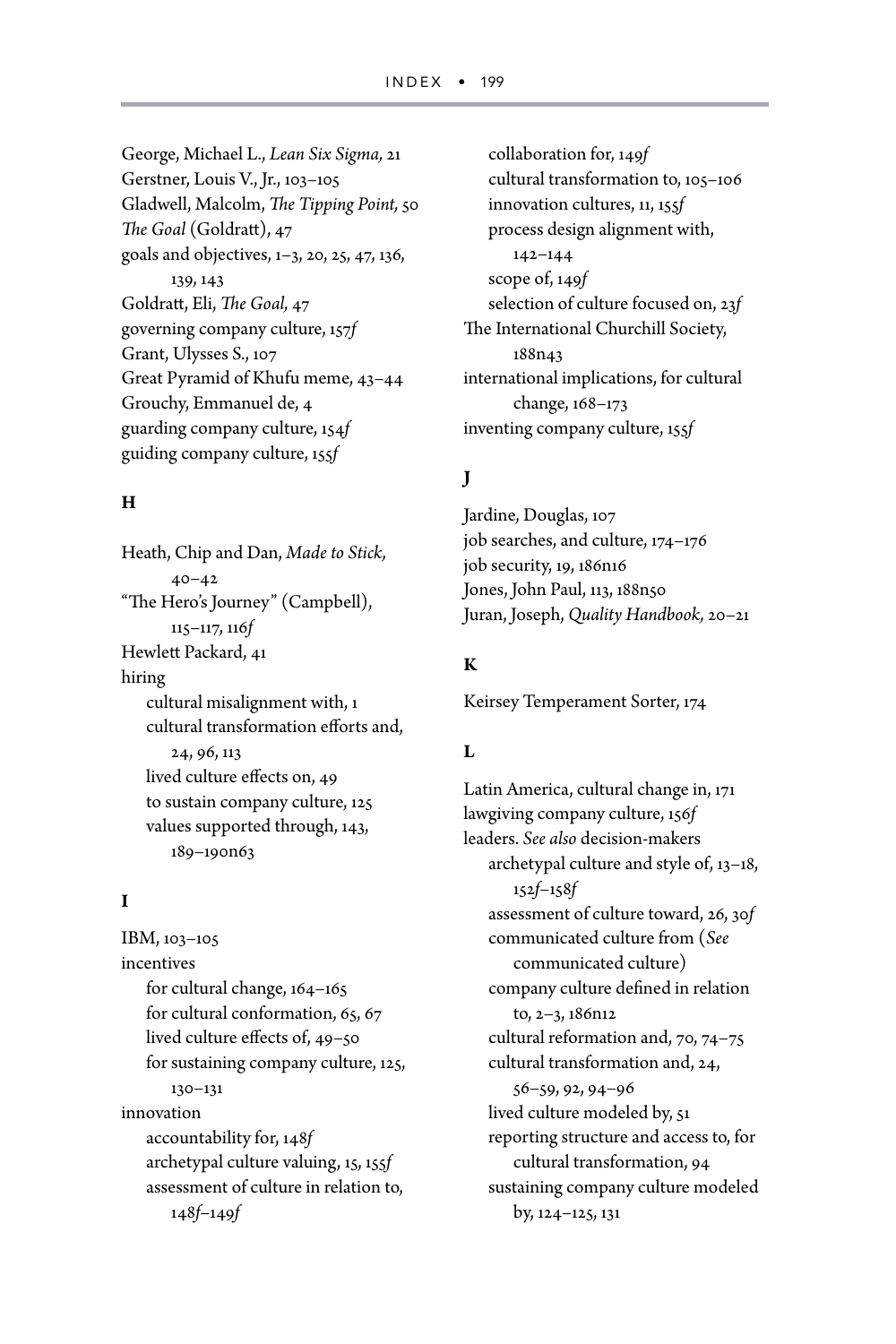Lean company culture as archetype, 15, 16*f,* 17–18, 158*f* assessment of, 149*f* cultural conformation and, 54 cultural reformation to, 77–89 cultural transformation to, 58–59 metrics in, 120 process design in, 127 selection of, as appropriate culture, 19, 21–22, 24 storytelling in, 42 *The Lean Handbook* (Manos and Vincent), 21–22 *Lean Six Sigma* (George), 21 Lee, Stan, 122–123 legislative company culture, 157*f* libertarian company culture, 158*f* Lilly, Ryan, 115 Lincoln, Abraham, 51 lived culture assessment of, 26–27, 32, 33*f,* 38*f* company culture defined as, 2–3, 3*f* desired culture reflected in, 49–51 dimensions of company culture as, 9, 8*f* generational differences and, 167 incentives affecting, 49–50 punishments affecting, 49–50 sustaining company culture as, 121, 125, 128–133 understood culture to, 39, 39*f,* 46–51 lobbyist company culture, 157*f*

#### **M**

Machiavelli, Niccolo, 90 *Made to Stick* (Heath and Heath), 40–42 magnitude of change (CM) archetypal cultures and, 14*f,* 16*f,* 152*f*–158*f* assessment of culture in relation to, 28*f,* 29, 32*f,* 35*f,* 38*f,* 150*f* defined, 12*f* managerial company culture, 155*f* Manos, Anthony, *The Lean Handbook,* 21–22 Mao Zedong, 50 marketing company culture, 155*f* Marvel Comics, 122–123 McKinsey & Company, 20, 56 memes, 40–44, 114 metrics on cultural transformation, 112 for sustaining company culture, 117, 120 Middle East, cultural change in, 171–173 momentum, building for cultural conformation, 67–68 for cultural reformation, 82–83 for cultural transformation, 106–107 mythmaking, 115–117, 116*f,* 118*f*–119*f*

### **N**

National Aerospace and Space Administration (NASA), 71–73 New England Patriots, 2, 110

## **O**

Oakland Raiders, 114, 188n47 operating routines, for sustaining company culture, 120–121 operations company culture, 15, 16*f,* 154*f* opportunism in cultural reformation, 76 in cultural transformation, 107–109, 108*f* opportunistic archetype, 154*f* organizational culture. *See* company culture Orwell, George, 3, 41 ownership company culture, 156*f*

## **P**

pace of change (CP) archetypal cultures and, 14*f,* 16*f,* 152*f*–158*f* assessment of culture in relation to, 28*f,* 29, 31*f,* 35*f,* 38*f,* 150*f* cultural reformation of, 77 defined, 12*f*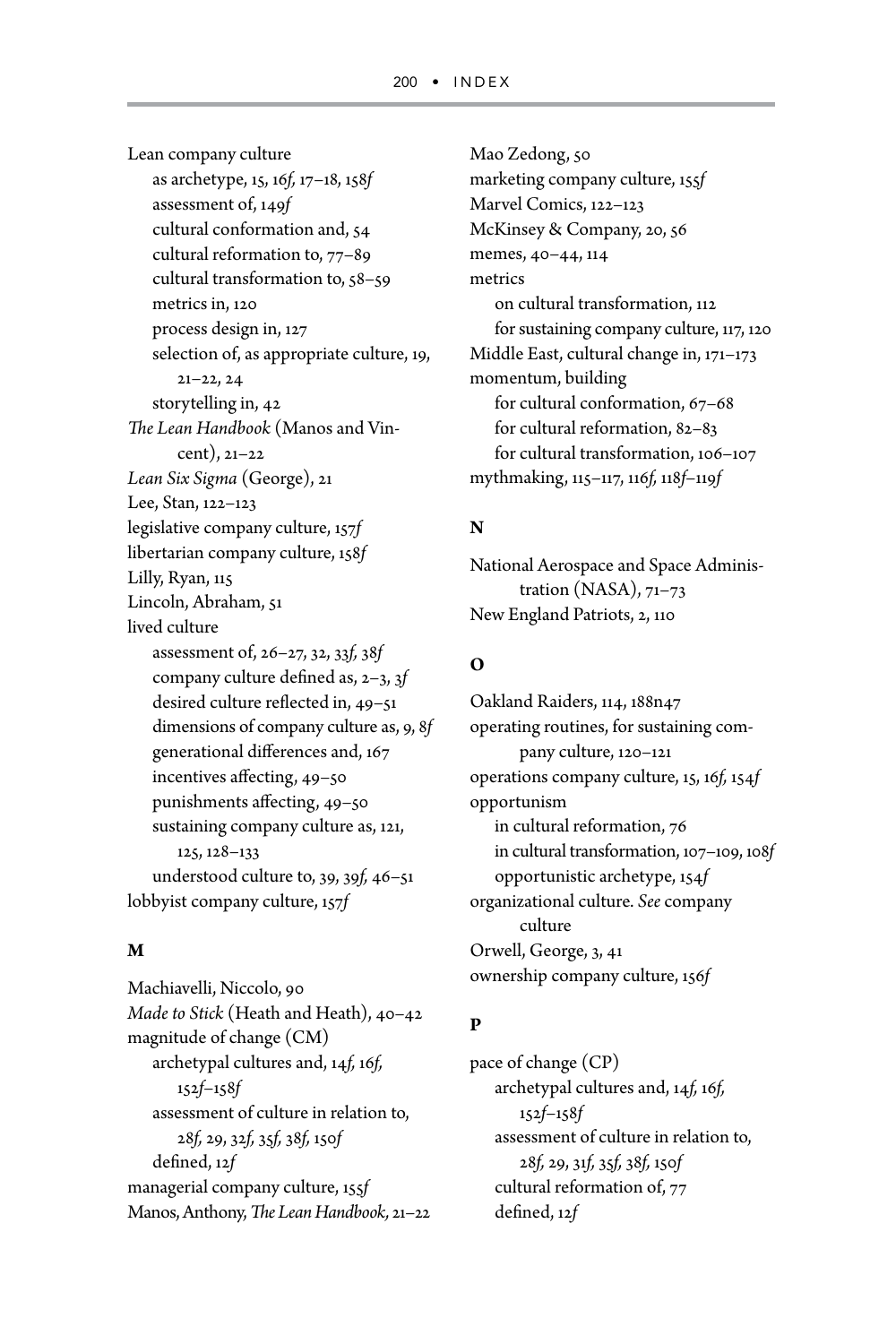patriarchal company culture, 156*f* Patton, George S., Jr., 45 perfecting company culture, 154*f* performance management, for sustaining company culture, 121 Peron, Eva, 45 planning company culture, 158*f* ponderous company culture, 154*f* Powell, Colin, 40 process design assessment of process management, 151*f* automation of poor, 186n11 culture in relation to, 139–145, 140*f,* 143*f* for sustaining company culture, 126–128 project management, for sustaining company culture, 128 prophetic company culture, 156*f* punishments cultural conformation and use of, 65 cultural transformation and use of, 110–111 lived culture effects of, 49–50

## **Q**

quality focus assessment of, 151*f* dimensions of company culture,  $20 - 22$ *Quality Handbook* ( Juran), 20–21 *Quality Is Free* (Crosby), 187n27

## **R**

recognition generational differences in, 167 for sustaining company culture, 121, 130–131 reforming culture. *See* cultural reformation regulating company culture, 155*f*

retirement benefits, 164–165 revolutionary company culture, 15, 16*f,* 153*f*

## **S**

sales-oriented company culture, 157*f* scientific company culture, 154*f* service company culture, 158*f The 7 Habits of Highly-Effective People* (Covey), 47 Shooter, Jim, 123 short attention spans, 45 simple memes, 40, 44 Sinek, Simon, 13 Six Sigma company culture as archetype, 15, 16*f,* 155*f* as communicated culture, 46 cultural transformation to, 111 as desired culture, 37–38, 42–44 eclipse of, with GE collapse, 164 process design in, 127 selection of, as appropriate culture,  $21 - 22$ storytelling in, 42 size of company, and cultural change, 159–162 Sons of Liberty, 81–82 stakeholder analysis, for cultural reformation, 78–82, 79*f* Starbucks, 144 statesmanlike company culture, 157*f* stewardship company culture, 156*f* storytelling, 42, 44, 115–117, 116*f,* 118*f*–119*f* strategic company culture, 155*f* strategy, 2–3, 88, 102*f,* 124, 139–141, 140*f* Strengths Finder 2.0, 174 SUCCES (simple, unexpected, concrete, credible, emotional, storytelling) memes, 40–44 successors, 134–136 suggestions, for sustaining company culture, 121 Sun Tzu, 62, 76